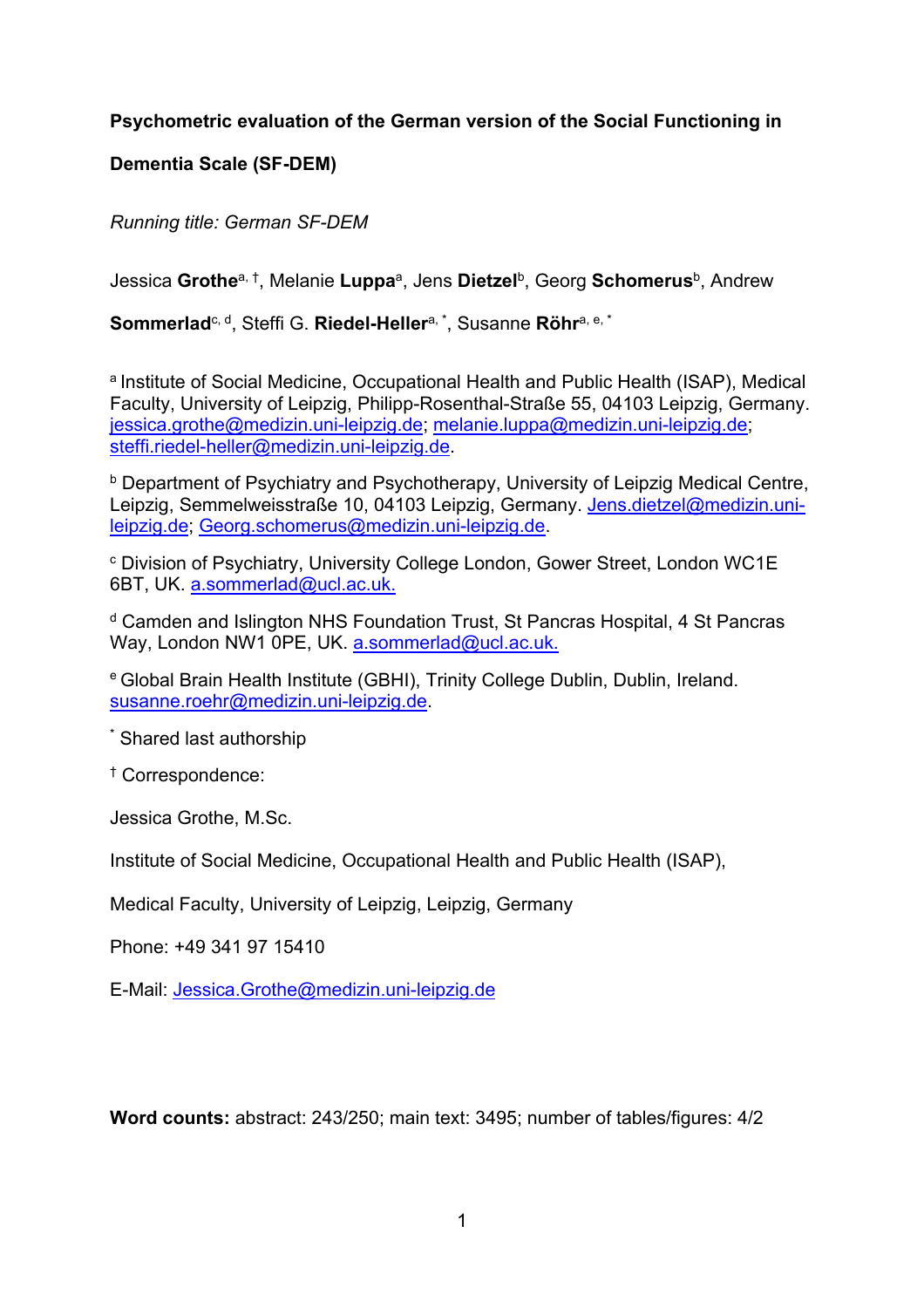#### **Abstract**

**Background**: Dementia is one of the most common and most severe disorder in old age. In addition to cognitive decline and functional impairment, changes in social functioning occur in the course of dementia. Currently, there is no valid instrument in German language to assess social functioning in individuals with dementia.

**Objective**: We aim to adapt and psychometrically evaluate a German version of the Social Functioning in Dementia Scale (SF-DEM).

**Methods**: First, a multi-step and team-based translation process based on the TRAPD model was performed. Second, we interviewed dyads of individuals with mild dementia and caregivers to test the internal consistency, test-retest reliability, interrater reliability, construct validity and acceptance of the German version of the SF-DEM.

**Results**: The internal consistency of the patient-rated ( $\alpha$  = 0.72) and the caregiverrated ( $\alpha$  = 0.76) SF-DEM is at an acceptable level. The interrater reliability was excellent for both versions (patients:  $ICC = 0.98$ , CI  $[0.95-0.99]$ ; caregiver:  $ICC =$ 0.95, CI [0.89-0.98]) and the test-retest reliability was moderate (patients: ICC =  $0.57$ , CI [0.26-0.77]; caregiver: ICC = 0.58, CI [0.27-0.78]). Caregiver-rated SF-DEM correlated strong with LSNS-6 ( $r_s$  = 0.60, p < .01), QoL-AD (marriage:  $r_s$  = 0.61, p < .01; friends:  $r_s = 0.51$ , p = .01). In addition, the SF-DEM was accepted by the participants.

**Conclusion**: The German SF-DEM is a valid, reliable and acceptable instrument to assess social functioning in individuals with dementia. Further research should address the psychometric properties in individuals with more severe dementia.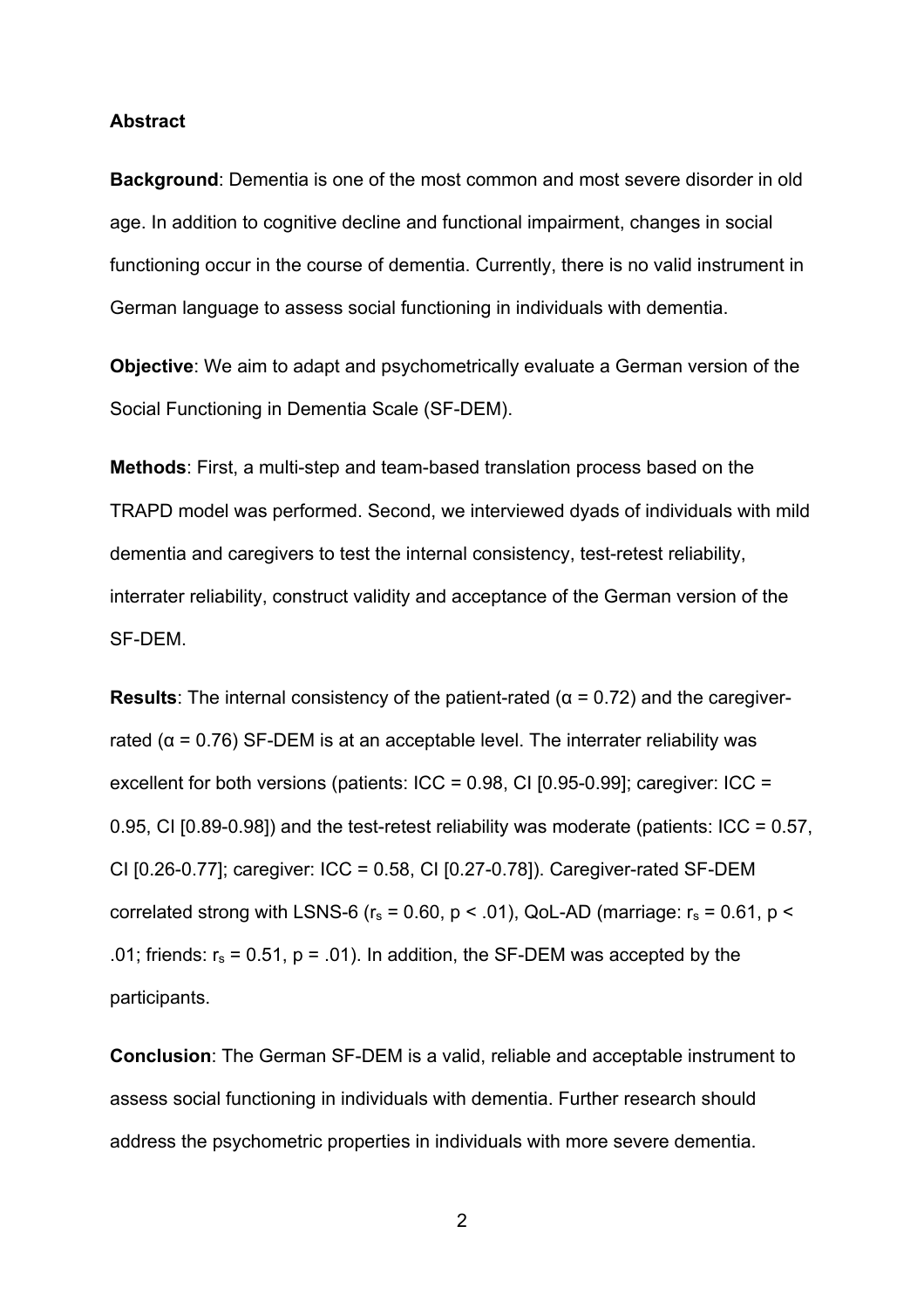**Keywords**: SF-DEM, social functioning, dementia, questionnaire, scale, measure, psychometrics, reliability, validity, acceptance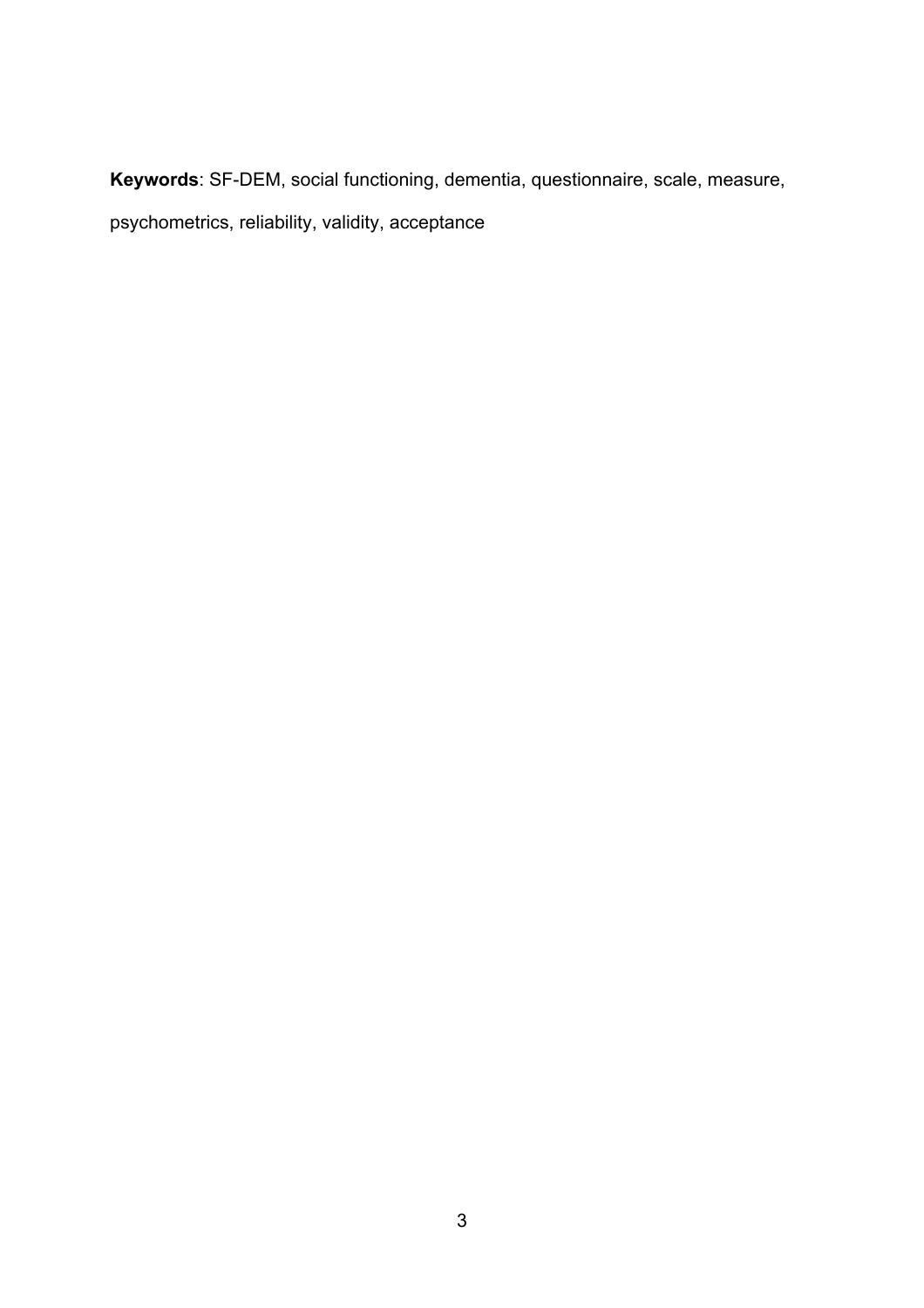#### **INTRODUCTION**

In addition to cognitive impairment that limits the independent performance of everyday functional activities, social functioning (SF) is a characteristic feature of dementia and is defined as "how individuals associate and interact, both in society at large and their own personal environment" [1]. It causes the patient to lose interest in previously enjoyed hobbies or to experience changes in their close relationships [2], which are distressing for both the patient and their family and friends. The COVID-19 pandemic has renewed the focus on the importance of social functioning for all people, but especially those with dementia who are at a greater risk of isolation [3].

The assessment of SF in dementia is important for early detection, diagnosis, description of the course of disease, and evaluation of intervention effects. It also facilitates the development of psychosocial therapies and preventive interventions. However, this assessment requires valid and reliable instruments. Currently, measures, specifically designed to assess SF in individuals with dementia, are lacking [4].

To fill this gap, Sommerlad *et al.* developed and psychometrically evaluated the Social Functioning in Dementia Scale (SF-DEM) [2], a patient- or caregiver-reported scale to measure SF in individuals with mild dementia. Both versions of the assessment include 3 sections, derived from factor analysis, on different aspects of SF [5]. The first section, "spending time with other people" includes the frequency of contact with family members and participation in activities or events with others. The second section, "communication with other people", includes frequency of general and personal conversations with others. The third section, "sensibility to other people" includes possible difficulties in interaction with others, such as problems following conversations, arguments, and aggression, or a desire for social withdrawal. An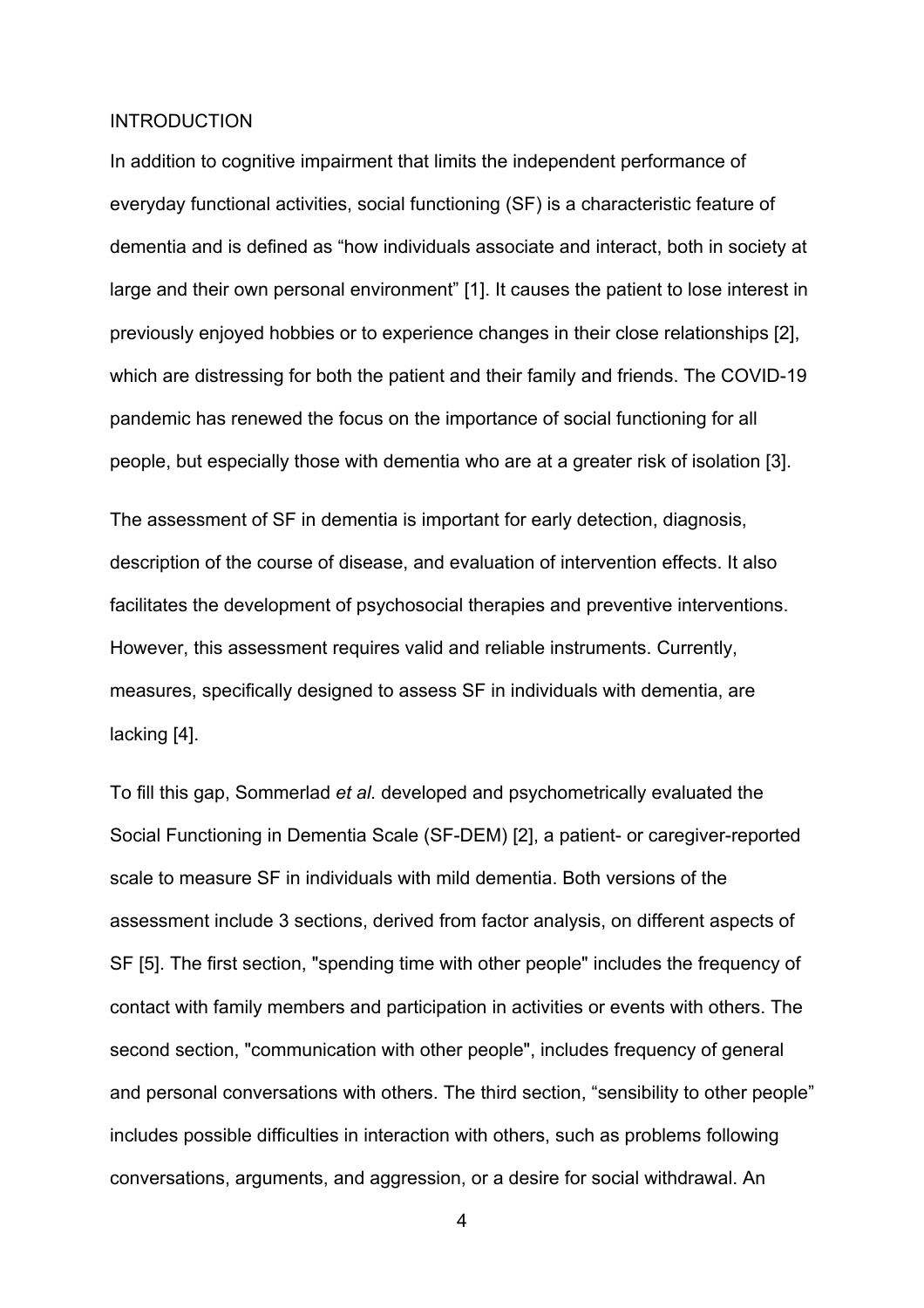additional and overarching section asks global questions about SF: How about your social life as a whole? How is it compared to a year ago? Is a change in your social life desired? Altogether, the questionnaire comprises 20 items for patient- and/or caregiver-report. All questions are simple and precise and are answered via predefined four-point Likert scale answering categories. The reference period is one month.

Currently, no comparable psychometrically tested instrument exists to assess SF in individuals with dementia in German language, and our previous systematic review found the SF-DEM to be the most promising social functioning instrument in dementia [4]. Germany has one of the oldest and fastest ageing populations in the world [6] and therefore a high number of people living with dementia as well as a projected increase of cases over the coming decades. While currently 1.6 million Germans are living with dementia, this is expected to almost double by 2050 [7]. Already, this is associated with high health care costs [8]. Instruments to assess SF are thus needed in Germany as well as other German speaking regions with similar demographic developments (i.e, Austria and Switzerland).

Therefore, the aims of this study were: (1) translation of the SF-DEM into German and (2) psychometric evaluation of the German version ("Sozialfunktionen bei Demenz–Fragebogen"/SF-DEM).

## **METHODS**

#### *ETHICS*

This work was approved by the Ethics Committee of the Medical Faculty of the University of Leipzig (ref: 401/19-ek). Participants were informed about the aims of the study. They provided written informed consent prior to enrolment.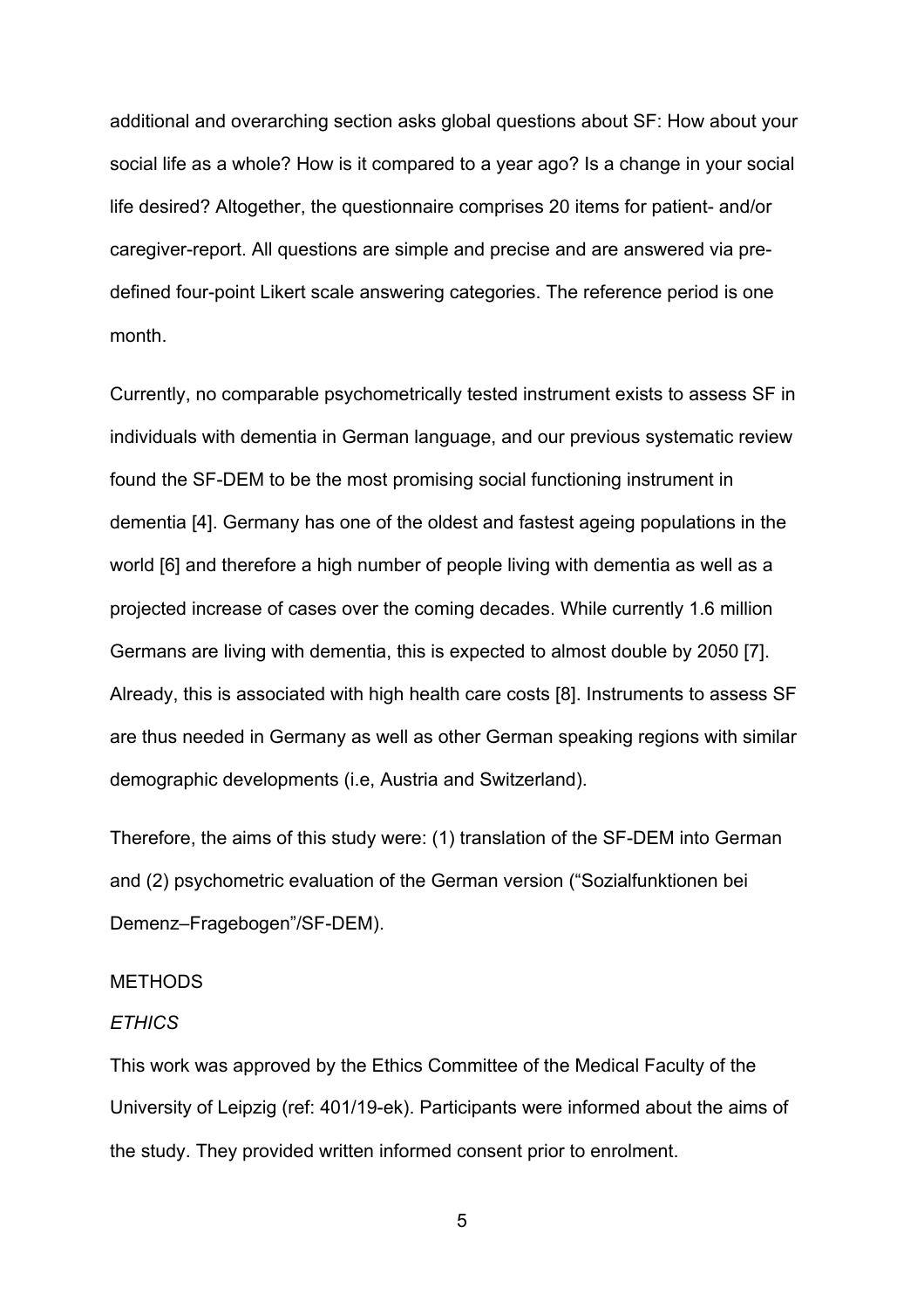#### *TRANSLATION PROCESS*

We performed a multi-step and team-based translation process using the TRAPD model (Translation, Review, Adjudication, Pretesting, and Documentation) (Fig. 1) [9, 10]. Several individuals were involved over several stages for optimization of the translation process. First, the original English SF-DEM was translated into German and back into English by two independent professional translators certificated according to the norms DIN EN 15038 and ISO 1700. Second, these two versions were reviewed, discussed, and agreed upon by SR and JG. This resulted in a preliminary German version.

## *Figure 1 about here*

As part of the pretesting, the content validity of the preliminary version was evaluated, and we considered the need for changes to the SF-DEM to make suitable for application to individuals with mild dementia. For this purpose, the research team members were interviewed. However, no adjustments were found to be necessary.

#### *RECRUITMENT AND PARTICIPANTS*

Participants were enrolled at the memory day clinic of the University Hospital, Leipzig (Germany), with the goal to reach a sample size of 30 dyads. We included individuals with mild dementia of any subtype (clinical diagnosis was made by a physician according to ICD-10 [11]), of mild severity (MMSE score ≥20), aged ≥65 years. Individuals with moderate severity of dementia were also included (MMSE score ≥18), if they are able to answer the questions. We excluded those with severe physical conditions or mental disorders, limiting their participation in the interviews, or those who were unable to give informed consent. For each individual with dementia, we included a German-speaking caregiver, aged ≥18 years, in contact with the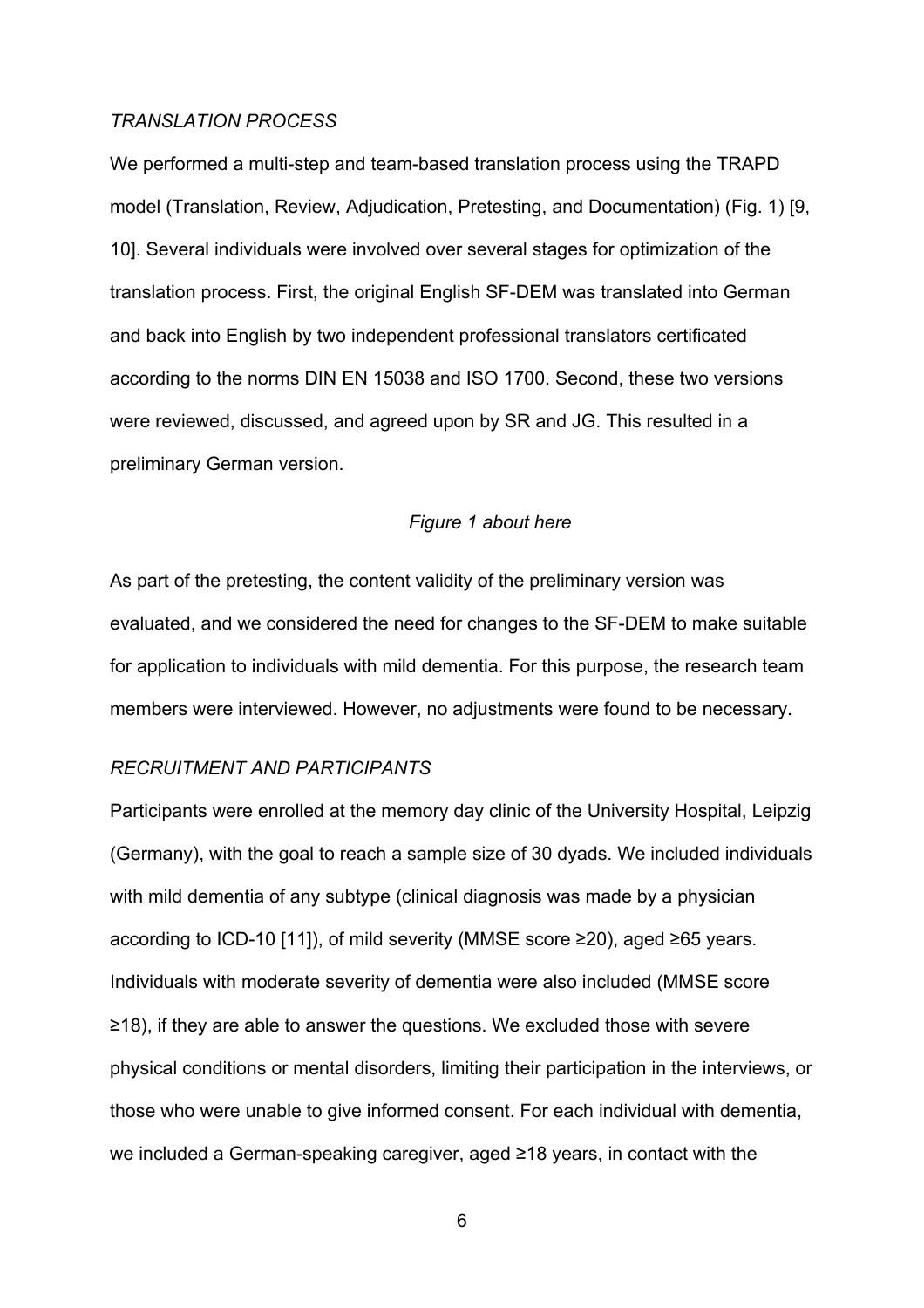patient at least weekly, so that they could give an accurate appraisal of the patient's current level of social functioning.

Of the 40 dyads contacted, 33 agreed to participate in the study. A total of five dyads were excluded from the analysis because of the high severity of cognitive impairment (MMSE score <18) (Fig. 2 and Supplementary Table A.1). This resulted in a final sample of 28 participating dyads. All participants, except for one dyad, consented to their interviews being audio recorded to allow assessment of scale reliability. For this purpose, the SF-DEM was completed by another interviewer, based on audio records.

The recruitment period was from October 2019 to December 2020, with face-to-face data collection from December 2019 to March 2020. Due to the COVID-19 pandemic, interviews were conducted by telephone (from April 2020; baseline: n = 11; follow-up: n = 13; Supplementary Table A.2).

## *Figure 2 about here*

#### *MEASURES*

Structured interviews were conducted twice (baseline and after four weeks). During the interviews, the section containing the SF-DEM was audio-recorded. The baseline interviews included standardized questions on sociodemographic data, the SF-DEM, cognitive and functional tests, as well as questions related to SF, detailed below.

Sociodemographic data included age, sex, marital status, education, and living situation, among others. In order to evaluate the content validity, participants were asked Likert-scale questions about the acceptance of the SF-DEM (very acceptable, acceptable, unacceptable, and very unacceptable) and its clarity, length, and structure of the total questionnaire, and whether the length of single items was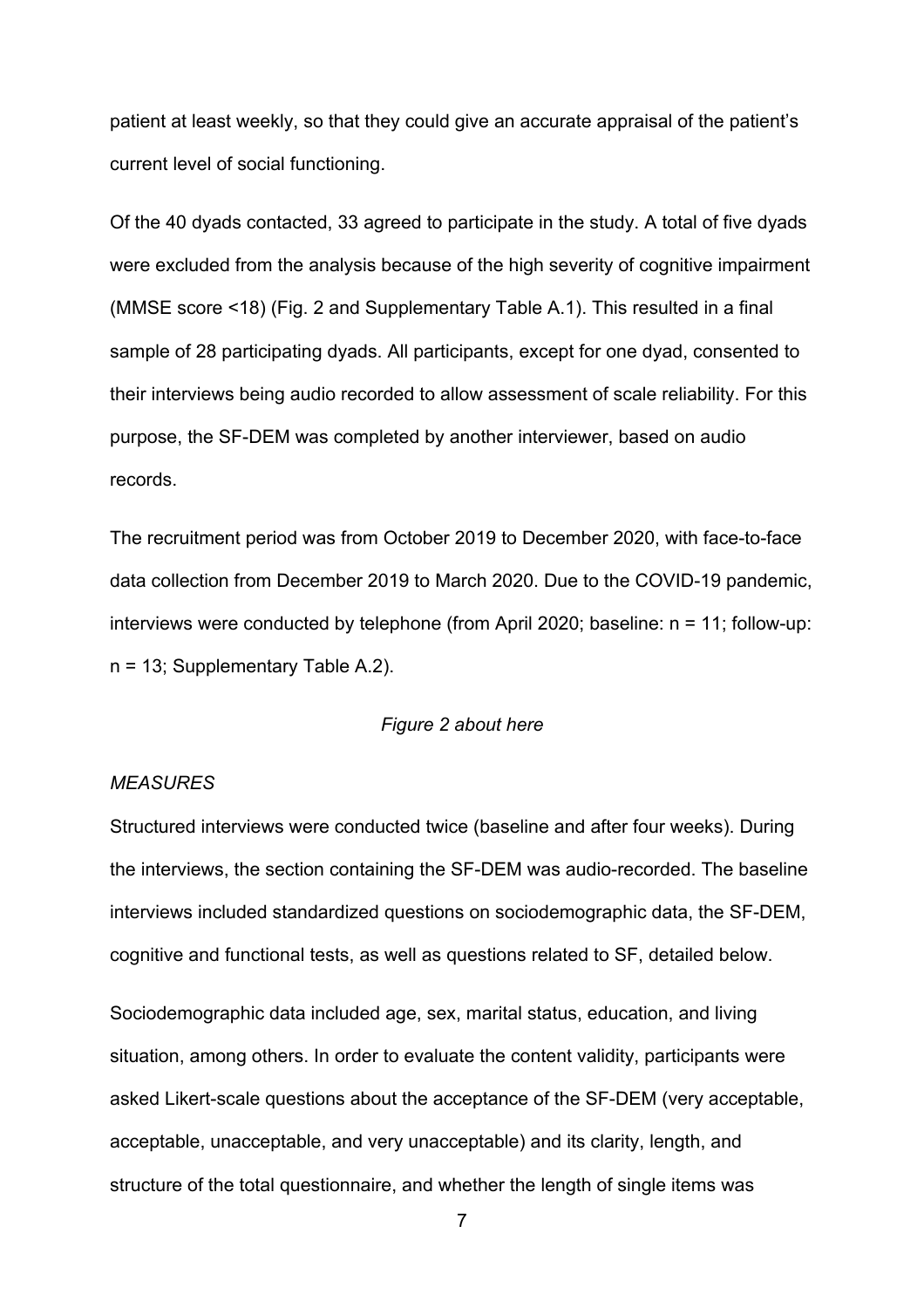acceptable (yes/no; comments). They were also invited to make general comments about the questionnaire.

## BASELINE MEASURES FOR PEOPLE WITH MILD DEMENTIA

The Mini-Mental Status Examination (MMSE) was used to gather information about the cognitive status [12, 13]. It consisted of 11 questions and tasks regarding orientation, recall, and visual construction. Higher scores indicated better overall cognitive function. The maximum score was 30.

For the patient's everyday functions or functional independence, the Barthel index was determined by questioning individuals with mild dementia about 10 basic activities of daily living (ADL) (for example, personal hygiene, food intake, and toilet use). The maximum score of 100 reflected maximum independence [15].

Moreover, eight Instrumental Activities of Daily Living (IADL) were assessed using the Lawton & Brody IADL scale [16], which included the ability to use a telephone and transportation (car, bus, train), and the ability to manage financial matters. The score ranged from 0–8; a higher score indicated higher independence.

# BASELINE MEASURES FOR PEOPLE WITH MILD DEMENTIA AND THEIR **CAREGIVERS**

The short version of the Lubben Social Network Scale (LSNS-6) was used to get information about the social network size [17]. It contained the number and frequency of contacts with friends and family and the support received by them. Each of the six items had scores ranging on a scale of 0–5, and the total score ranged from 0–30; higher scores indicated larger social networks.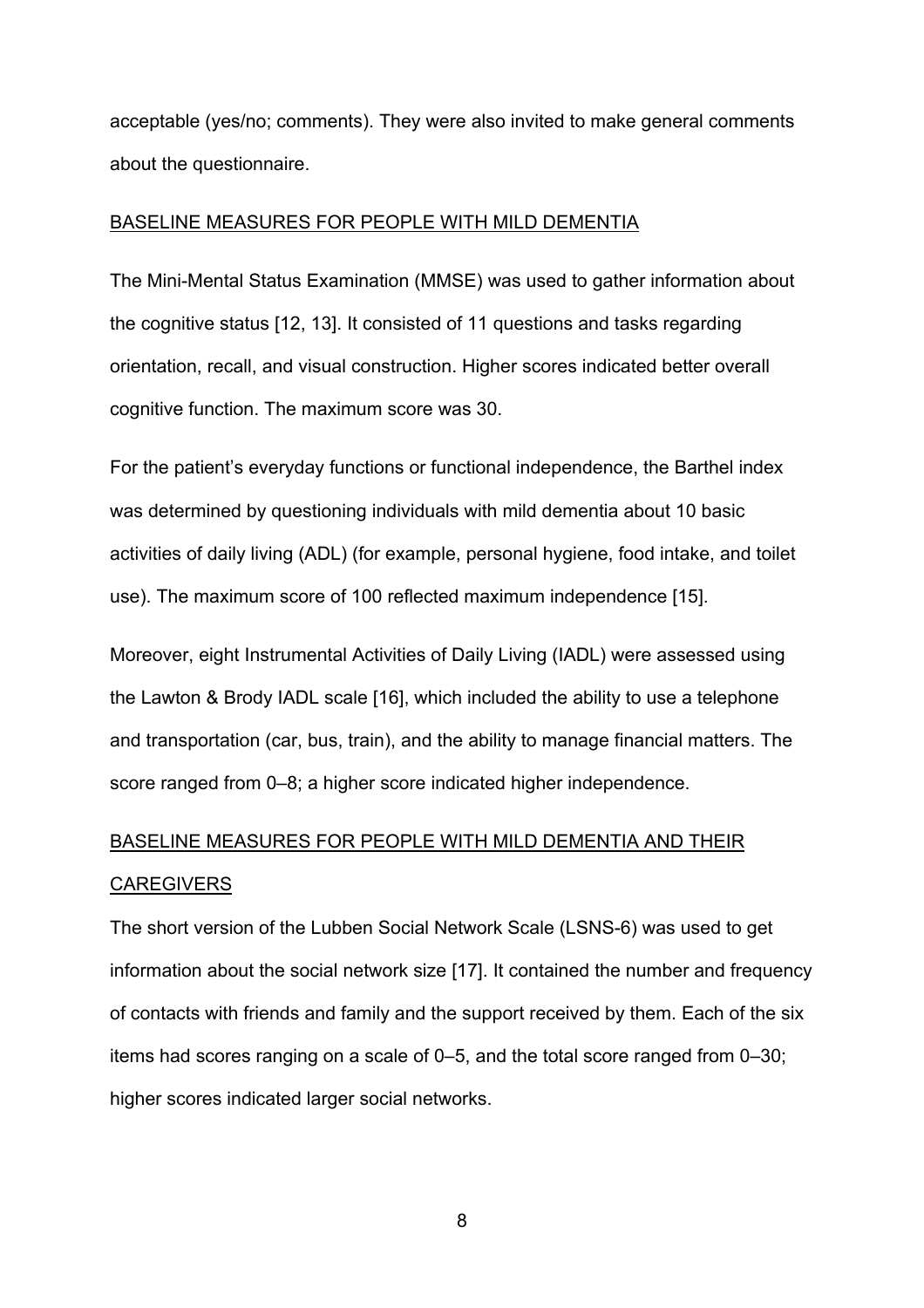Selected questions from the ENRICHD Social Support Inventory (ESSI) [18] were used to measure perceived emotional social support. The five questions were rated on a five-point Likert scale. The score was calculated as the sum of all items and could have values between 5 and 25. Higher values represented a stronger level of social support.

Furthermore, selected questions of the Quality of Life in Alzheimer´s Disease (QoL-AD)[19] were used to assess the patient's current social situation with family, marriage, and friends using a four-point Likert scale ("poor" to "excellent").

Impairments in social activities due to memory difficulties were rated using questions of the health status questionnaire (SF-36). Ratings were based on a five-point Likert scale ("always" to "never") [20].

#### ASSESSMENTS AT FOLLOW-UP

The follow-up interviews after four weeks contained the SF-DEM and a question on whether anything considered significant by the person with dementia or caregiver had occurred between baseline and follow-up. Individuals with mild dementia conducted the MMSE again.

#### *ANALYSIS*

Descriptions of sample characteristics were calculated. We assessed internal consistency using Cronbach's α. Spearman's rank coefficient was calculated to determine item-total and item-item reliability. We tested inter-rater and test-retest reliability for the total SF-DEM score based on the intraclass correlation coefficient (ICC) [21], using the (2,1) model for inter-rater reliability, the (1,1) model [22] for testretest reliability, and inter-rater and test-retest agreement on item level using Cohen´s k [23].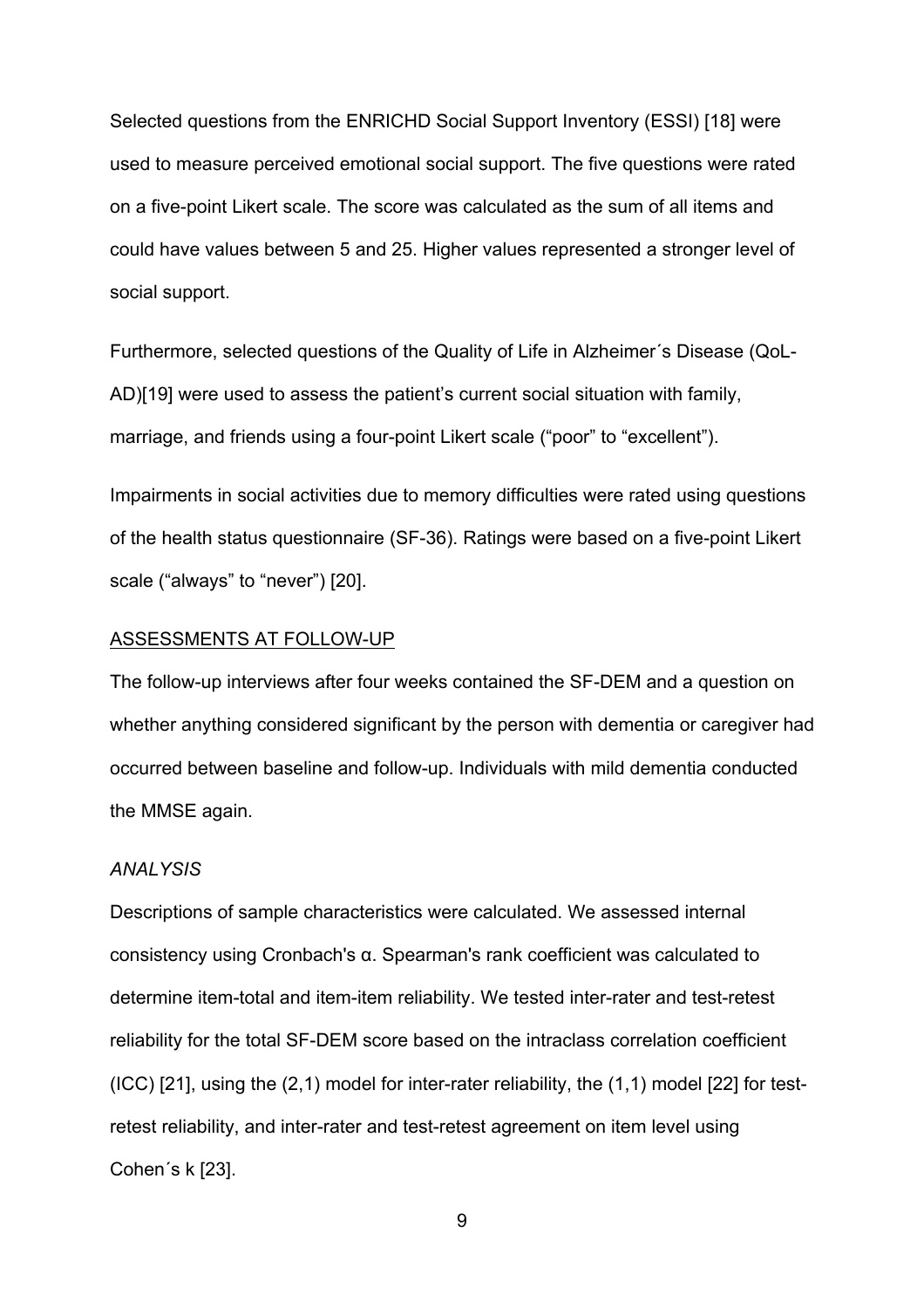In order to determine construct validity, we calculated Spearman´s rank coefficient based on the correlation of SF-DEM scores and ordinal data from SF-36, QoL-AD, LSNS-6, and ESSI. Moreover, we calculated ICC for agreement between the patient and the caregiver.

STATA 16 was used for statistical analysis [24]. All analyses employed an α-level for statistical significance of 0.05 (two-tailed).

#### RESULTS

#### *SAMPLE CHARACTERISTICS*

Table 1 shows sociodemographic and clinical characteristics of the 28 dyads included in the analysis. Individuals with mild dementia had a mean age of 77.54 (SD = 4.53) years, and 57.14% were women. Majority of the participants were married at the time of the interview (82.14%) and lived with their respective partner or spouse in private households (64.29%). The majority of them had completed polytechnic secondary school and half had completed an apprenticeship (78.57%; 50.00%). Functional ability was largely intact ( $M_{ADL}$  = 94.64,  $SD_{ADL}$  = 8.81;  $M_{IADL}$  = 5.28,  $SD_{IADL}$  $= 2.24$ ). The mean MMSE score was 21.21 (SD = 2.36).

Caregivers were mostly spouses of the individuals with mild dementia (75.00%) and were in daily contact with them  $(89.29\%)$ . Their mean age was 69.14  $(SD = 11.56)$ years, and 57.14% were females, married (85.17%), and had completed polytechnic secondary school (64.29%) and an apprenticeship (42.86%).

#### *Table 1 about here*

#### *SF-DEM RESULTS*

Table 2 shows details of the mean and range of response scores of the participants to the SF-DEM items. Individuals with mild dementia used the full range of possible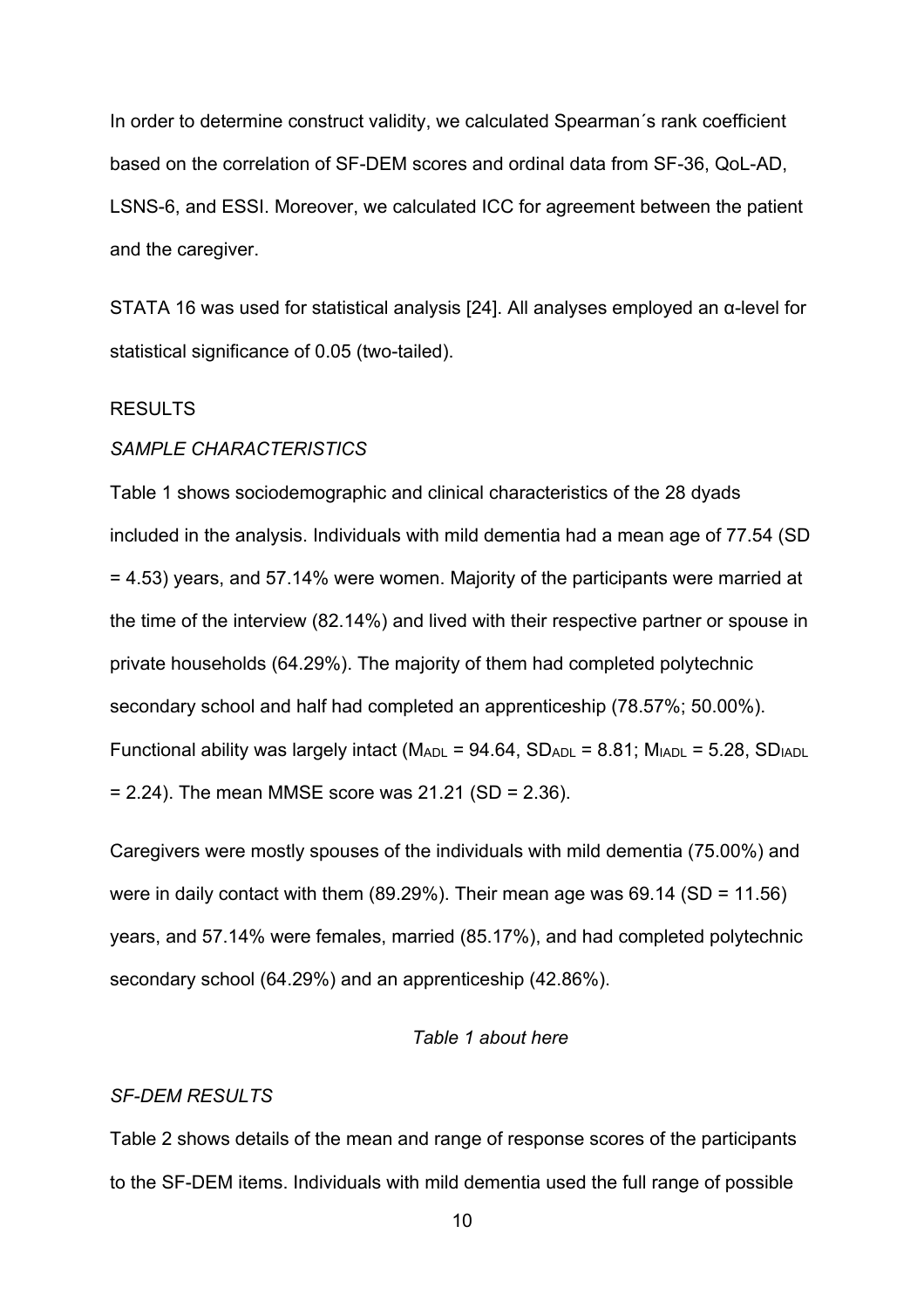responses for eight and the caregivers for seven questions of the SF-DEM. The overall rating by individuals with mild dementia was higher than that of the caregivers' (mean difference =  $2.07$ ,  $95\%$  CI [0.28–3.86],  $p = .02$ ). A significant difference was found only in the subscale "sensitivity to other people" (mean difference = 1.07, 95% CI  $[0.22-1.92]$ ,  $p = .02$ ). The scores of the other two subscales of caregiver ratings did not differ significantly from patient ratings.

#### *Table 2 about here*

#### *ACCEPTABILITY*

Across all dyads, the SF-DEM was rated as acceptable or very acceptable. Moreover, all dyads rated the questionnaire as clearly understandable. The majority of participants stated that the overall length of the questionnaire was adequate (individuals with mild dementia: 96.43%; caregivers: 92.86%). The length of the items was judged as appropriate by all respondents. The majority approved the four response options as being adequate (individuals with mild dementia: 96.43%; caregivers: 89.29%).

The average time to complete the SF-DEM was 11.56 minutes (SD = 5.24) for the patient-report and  $9.21$  minutes (SD = 4.12) for the caregiver-report.

Only a few participants made additional comments. For example, it was noted that the SF-DEM might be unsuitable for individuals with more severe dementia (due to the length and language of the SF-DEM). However, the comments did not give enough reason to make adjustments to the SF-DEM.

#### *INTERNAL CONSISTENCY*

Consistency of the patient-rated ( $\alpha$  = 0.72) and caregiver-rated ( $\alpha$  = 0.76) instruments was acceptable (see Supplementary Table A.3 for internal consistency of subscales)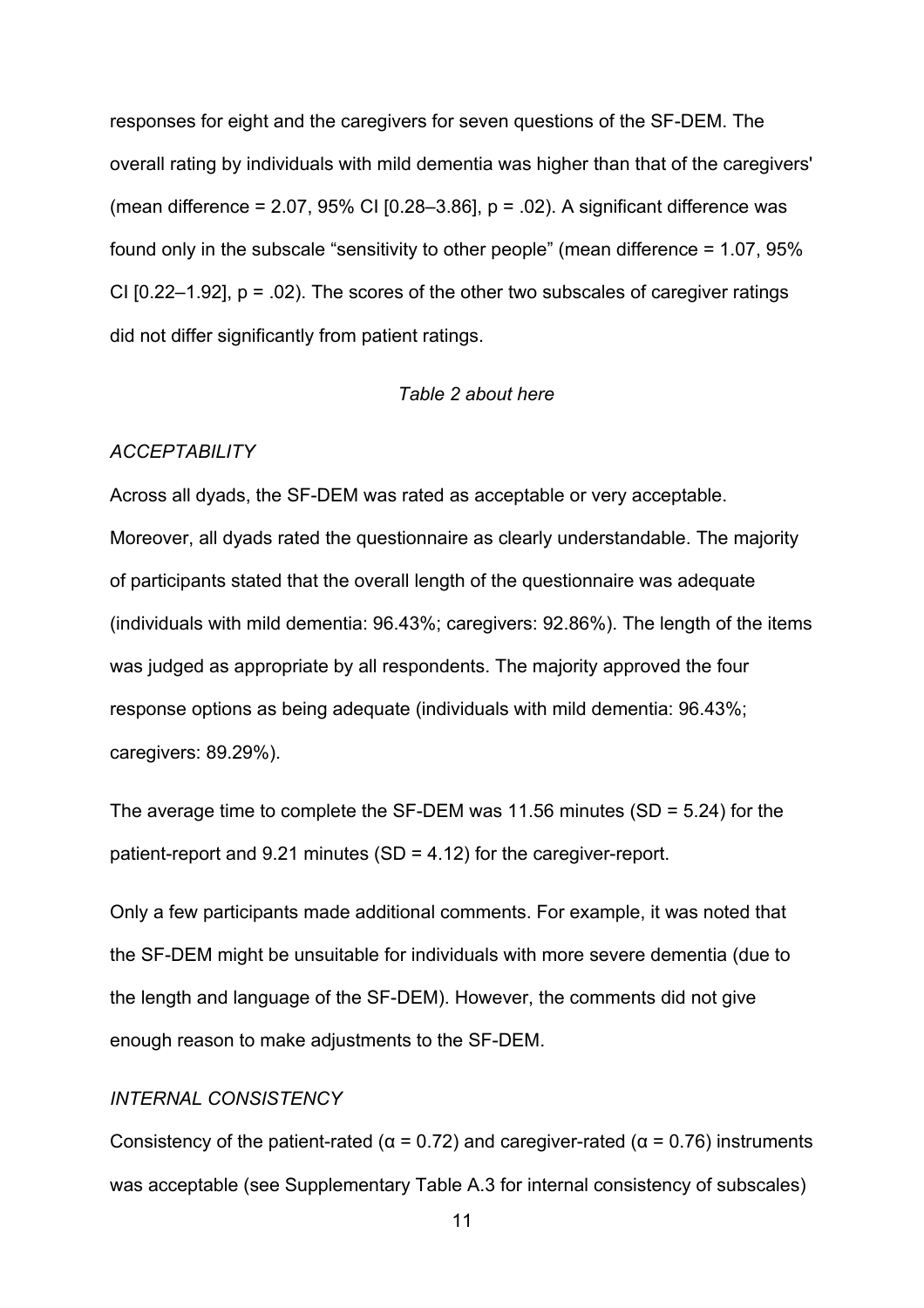[25]. A total of five items in the patient-rated instrument (1, 3, 4, 12, 14) and five in the caregiver-rated instrument (1, 7, 12, 14, 16) had low item-total reliability (Table 3). The other items did not result in an alpha increase when they were removed.

#### *INTER-RATER RELIABILITY*

Inter-rater correlation between the two interviewers was very high for overall scores in the patient-rated (ICC =  $0.98$ ,  $95\%$ CI [0.95–0.99]) and the caregiver-rated version  $(ICC = 0.95, 95\% CI [0.89–0.98])$ . Inter-rater agreement was good for item one in the patient-rated and the caregiver-rated version and for item three in the patient-rated SF-DEM. For all other items, the inter-rater agreement was very good (Table 3 and Supplementary Table A.3 for subscales).

## *TEST-RETEST RELIABILITY*

We repeated the assessment of the SF-DEM after an average of 29.36 with patients and 29.50 days with caregivers (SD<sub>P</sub> = 3.11; range<sub>P</sub> 24–39; SD<sub>A</sub> = 3.04; range<sub>A</sub> 24– 39).

Test-retest correlation was moderate for the patient-rated (ICC = 0.57, 59% CI [0.26– 0.77) and the caregiver-rated versions (ICC =  $0.58$ ,  $95\%$  CI  $[0.27-0.78]$ ). Significant agreement (κ ≥0.4) was found for items four and nine of both versions, as well as item two, three, and 13 of the patient-rated and item five and eight of the caregiverrated SF-DEM (Table 3 and Supplementary Table A.3 for subscales).

#### *Table 3 about here*

#### *VALIDITY*

There is no German measure of SF against which SF-DEM can be compared in order to evaluate validity. We did not find a significant correlation between the patient ratings and LSNS-6 ( $r_s$  = 0.20, p = .31), ESSI ( $r_s$  = 0.19, p = .32), QoL-AD (family:  $r_s$  =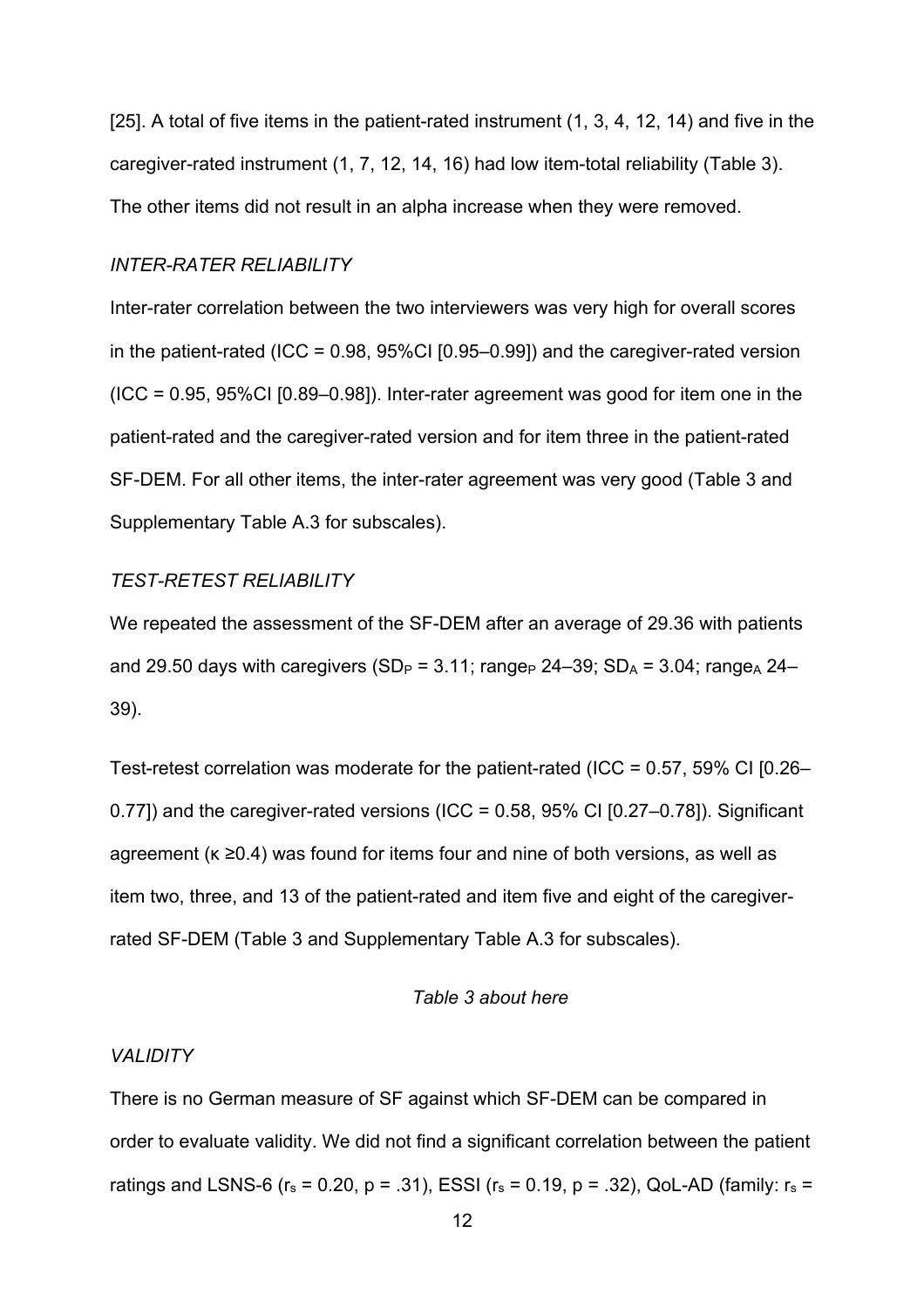0. 09, p = .66; marriage:  $rs = 0.12$ , p = .55; friends:  $r_s = -0.08$ , p = .68), and the SF-36 items ( $r_s = -0.13$ ,  $p = .50$ ;  $r_s = 0.00$ ,  $p = .99$ ).

Strong correlations were found with respect to the caregiver-rated instrument and LSNS-6 ( $r_s$  = 0.60,  $p < .01$ ) and QoL-AD (marriage:  $r_s$  = 0.61,  $p < .01$ ; friends:  $r_s$  = 0.51,  $p = .01$ ). Moderate correlations occurred between QoL-AD family ( $r_s = 0.37$ ,  $p =$ .05) and the SF-36 items ( $r_s = 0.39$ , p = .04 and  $r_s = 0.33$ , p = .09). No significant correlation was observed between the SF-DEM and ESSI ( $r_s$  = 0.28,  $p$  = .15). See Table 4 and Supplementary Table A.4 for subscales.

#### *Table 4 about here*

No significant correlation was found between the total SF-DEM score and the 3 global social behavior questions in the patient version. In the caregiver version, the overall score correlated moderately with item 18 assessing overall social behavior (rs = −0.45; p = 0.02). See Supplementary Table A.5 for correlations between SF-DEM subscale scores.

#### **DISCUSSION**

We aimed to provide a German version of the originally English SF-DEM scale to assess social functioning in individuals with mild dementia. The original scale was validated in individuals with mild dementia and their caregivers and has been found to have good psychometric properties [2]. Second, Budgett *et al.* showed that the caregiver-rated original English SF-DEM has satisfactory psychometric properties in all severities of dementia [5].

In our study, the first step was to translate the scale according to the TRAPD model. In the second step, we evaluated the reliability, validity, and acceptability of the German version.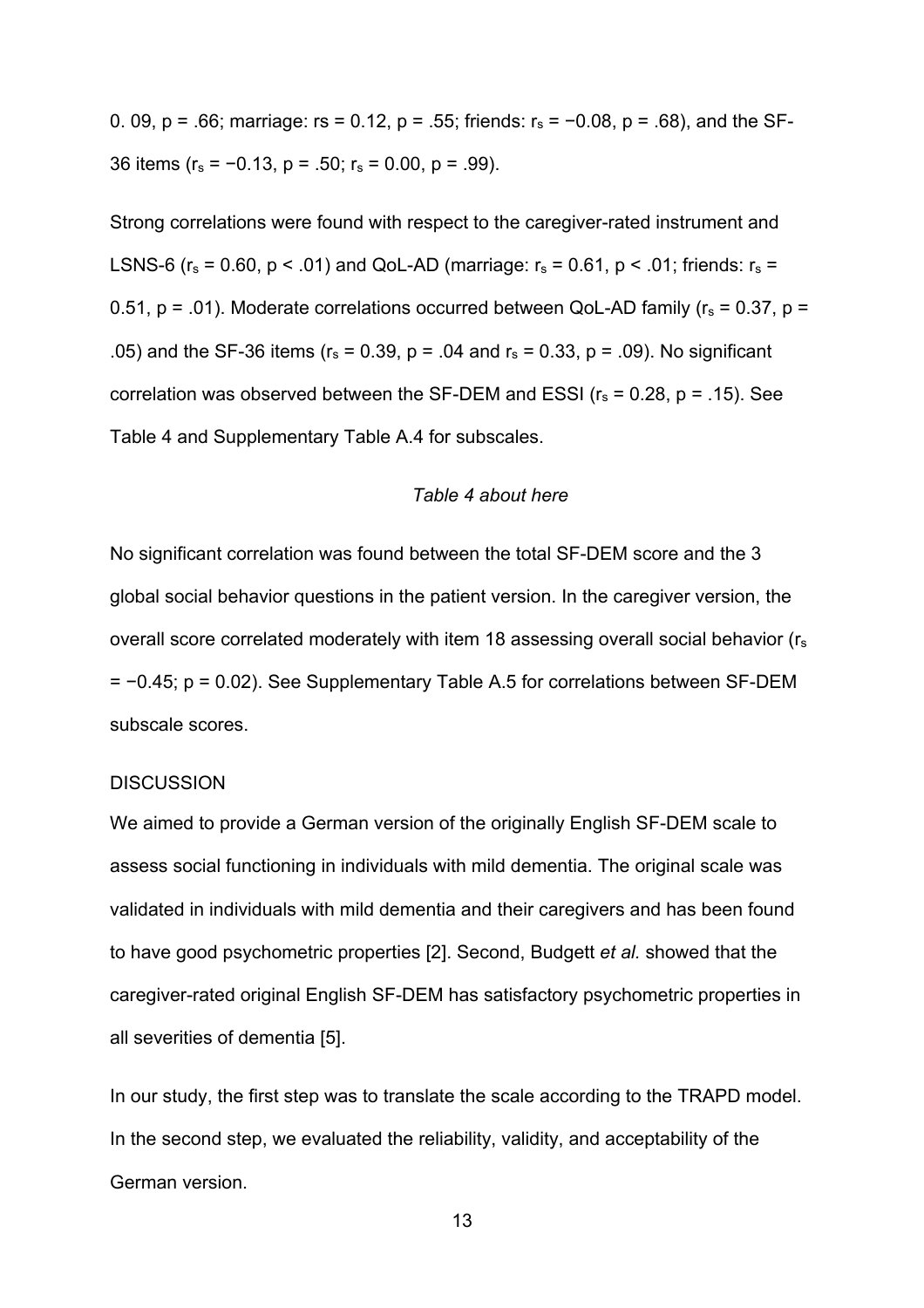The German SF-DEM was highly acceptable to the target population, i.e., individuals with mild dementia, as well as their caregivers. The internal consistency was acceptable, the inter-rater reliability was very high, and test-retest reliability was moderate for both versions.

The total score of the German SF-DEM showed higher values for the patient version than for the caregiver version. These differences were mainly found in the subscale "sensitivity to other people". The subscale included items about socially undesirable behaviors, such as aggression and arguing. It is well known that individuals with dementia may have low disease insight and often tend to underestimate or trivialize deficits [26]. Low insight, also referred to as anosognosia, increases during the course of dementia [27, 28]. Similar patterns have been identified for quality of life [29, 30].

The evaluation of construct validity was not straightforward, because there is no suitable German assessment to compare the SF-DEM; therefore, we chose instruments of constructs which we hypothesized to be correlated, such as social network size, perceived social support, and quality of life. However, we found that patient ratings of SF did not correlate with these constructs, which may further reflect the impairment of insight. However, using proxy concepts, the caregiver version showed that a higher SF-DEM score was associated with a larger social network of patients. The satisfaction of the individual with mild dementia with family, marriage, and friends, as assessed in the QoL-AD, was also positively related to the SF-DEM score. Higher SF was evident if the caregiver reported less impairments due to the patient's memory problems. The total result of the caregiver-rated SF-DEM was associated with better satisfaction of the overall social life of the patient.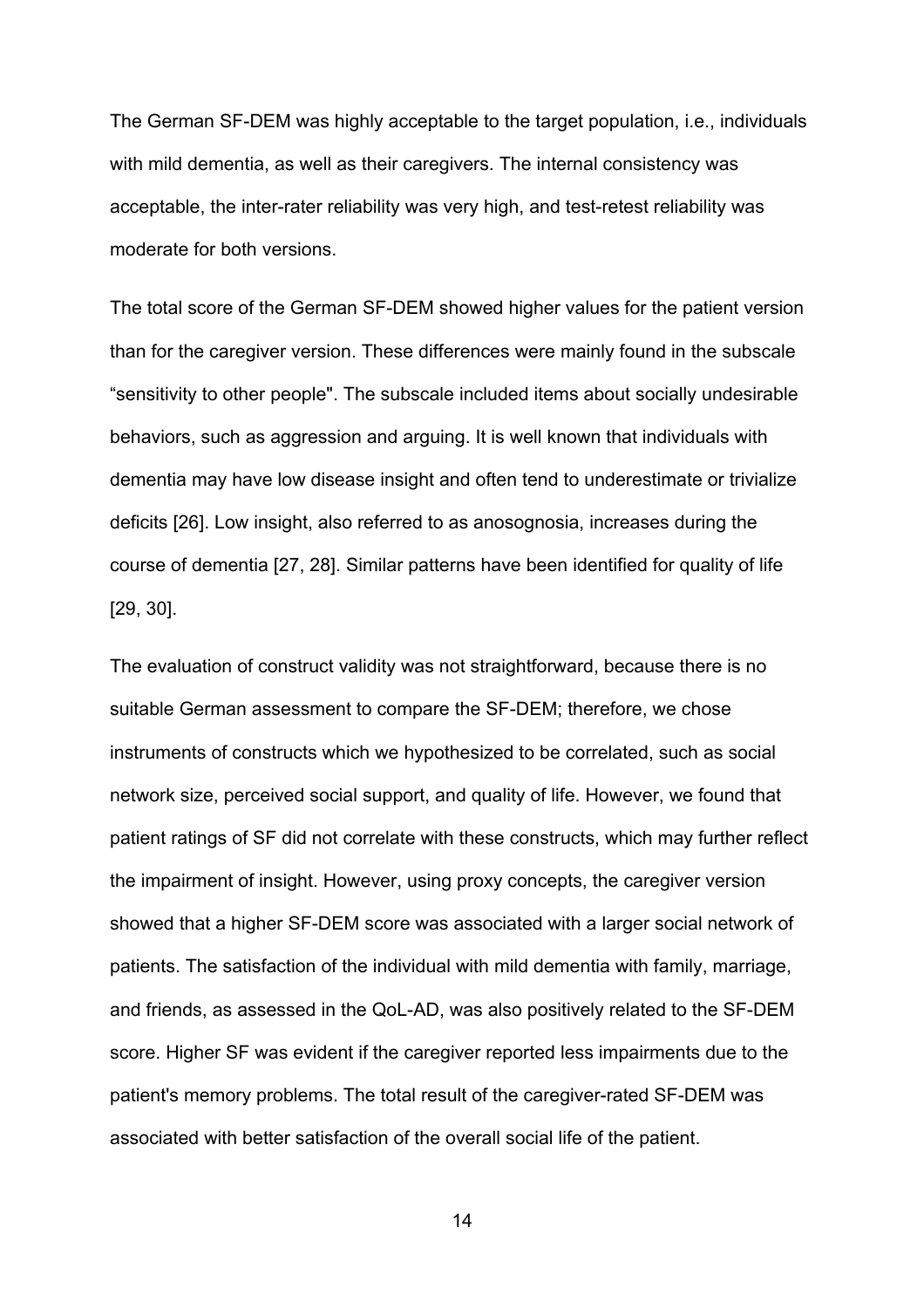Overall, our results are largely in line with those of the original English version [2]. Acceptability of the German version was consistent with the original English version. The duration of the interviews in the German version was 1 minute shorter in the patient-rated and 2 minutes shorter in the caregiver-rated version. It is most likely that these discrepancies were due to language. The internal consistency of the German SF-DEM was slightly higher than in the original English SF-DEM. The reason for this difference could be that a third subscale was added to the English version after initial psychometric evaluation, thus improving the internal consistency. Our analysis showed slightly lower values in inter-rater reliability. This may be a result of having 2 interviewers in our study, while one interviewer was involved in the evaluation of the original English version. In the study by Sommerlad *et al.* in 2017, inter-rater reliability was determined by recording the interviews on a voice recorder and then having them rated again by another person.

Notably, we found lower values regarding test-retest reliability. This may be associated with the COVID-19 pandemic, which began during our data collection period. The public health interventions to curb the spread of the virus caused significant restrictions on social life. The average SF-DEM score was lower at participant's follow-up interviews, which largely took place during the pandemic, and this is likely due to these restrictions reducing the availability of social contacts and activities. Some of the participants were interviewed face-to-face prior to the onset of the pandemic and by telephone at follow-up after the onset of the pandemic. We cannot rule out that the change in survey mode led to a change in response behavior.

The emergence of the COVID-19 pandemic is probably also the reason why the full range of answers was not used for all questions in the SF-DEM. This was precisely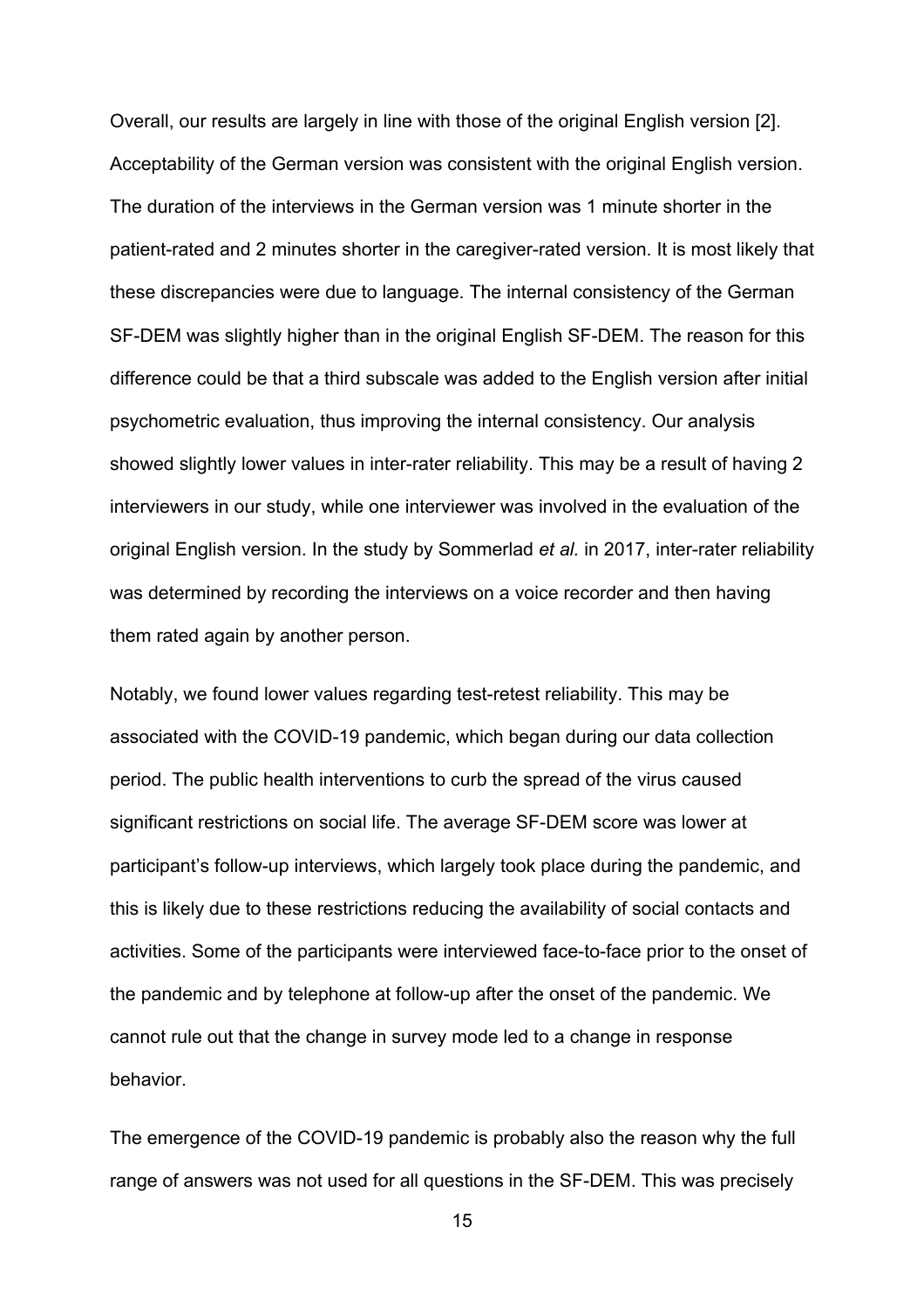because trips and visits to cafés were not possible during this period. Ceiling or floor effect for the scales were not evident.

#### *STRENGTHS AND LIMITATIONS*

Our work provides a validated instrument to assess SF in individuals with mild dementia in German language. Individuals of different educational backgrounds and of both sexes could be included. All participants were interviewed twice without dropouts.

Interviewing individuals with cognitive impairment carries the risk of cognitive fatigue. A total of 5 individuals with dementia experienced difficulties during the interview. To counteract these difficulties, the questions were rephrased and explained, if required. It cannot be ruled out that caregivers also had difficulties in answering our questions. This was not noticed by the interviewers. Bias in the answers cannot be ruled out. Caregivers were not subjected to screening. Possibly, some caregivers among the interviewees had cognitive deficits and probably could not answer questions reliably. Interviewers were trained to minimize such biases. Explanations were given in case of comprehension problems, and questions were re-formulated, if necessary.

#### *CONCLUSION*

Our results provide promising evidence that the German SF-DEM can be used as a valid and reliable patient- and caregiver-report to assess SF in individuals with mild dementia. Further studies are required to assess its applicability in moderate and severe dementia, pre-stages of dementia, and in different settings, such as in nursing homes or among community-dwelling individuals. Furthermore, the German SF-DEM should be tested in other German-speaking regions to test the generalizability of our findings. For the same reason, testing of a larger sample is also desirable with confirmatory factor analysis of the factor structure of the scale. Further research is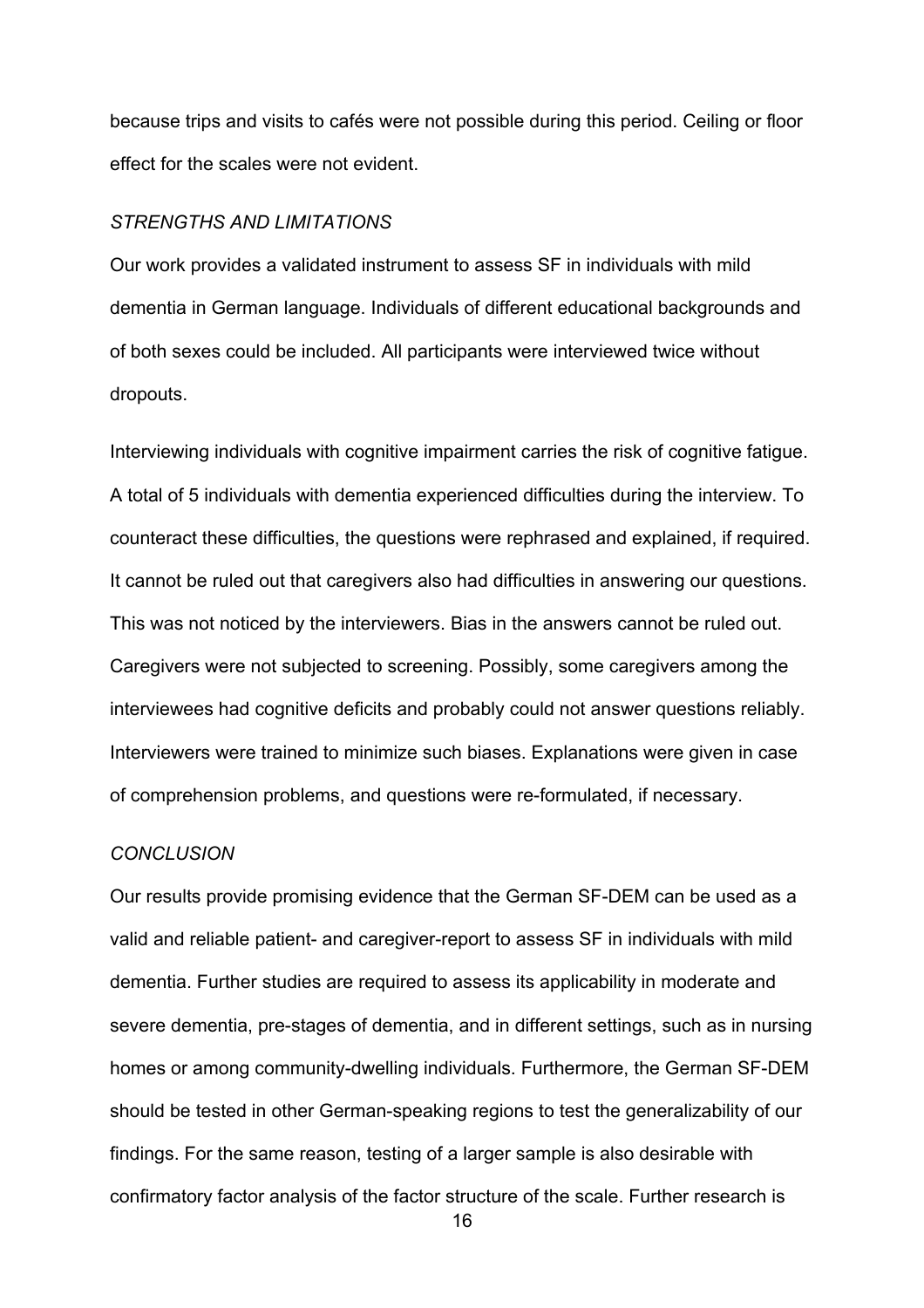also required to test the responsiveness of the German SF-DEM. Finally, the German SF-DEM should be used in future studies to assess changes in SF especially in individuals with dementia. Furthermore, an application in clinical and care settings is also explicitly desired to evaluate the scale's role in early detection of dementia, to facilitate conversation about distressing changes in SF, and supporting individuals with dementia and their caregivers to improve SF.

The instrument is available for free:

https://www.ucl.ac.uk/psychiatry/research/mental-health-older-people/projects/socialfunctioning-dementia-scale-sf-dem

#### ACKNOWLEDGMENTS

We would like to thank all research participants, without whom this work would not have been feasible. We would also like to thank Carla Grosche and Rosa Siemensmeyer for their great support. This work was supported by the "Roland Ernst Stiftung für Gesundheitswesen" [971000-117].

#### **REFERENCES**

- [1] Tyrer P, Casey PR (1993) *Social Function in Psychiatry: The Hidden Axis of Classification Exposed*, Wrightson Biomedical Pub. Ltd, Petersfield, United Kingdom.
- [2] Sommerlad A, Singleton D, Jones R, Banerjee S, Livingston G (2017) Development of an instrument to assess social functioning in dementia: The Social Functioning in Dementia scale (SF-DEM). *Alzheimers Dement (Amst)* **7**, 88–98.
- [3] Liu KY, Howard R, Banerjee S, Comas-Herrera A, Goddard J, Knapp M, Livingston G, Manthorpe J, O'Brien JT, Paterson RW, Robinson L, Rossor M,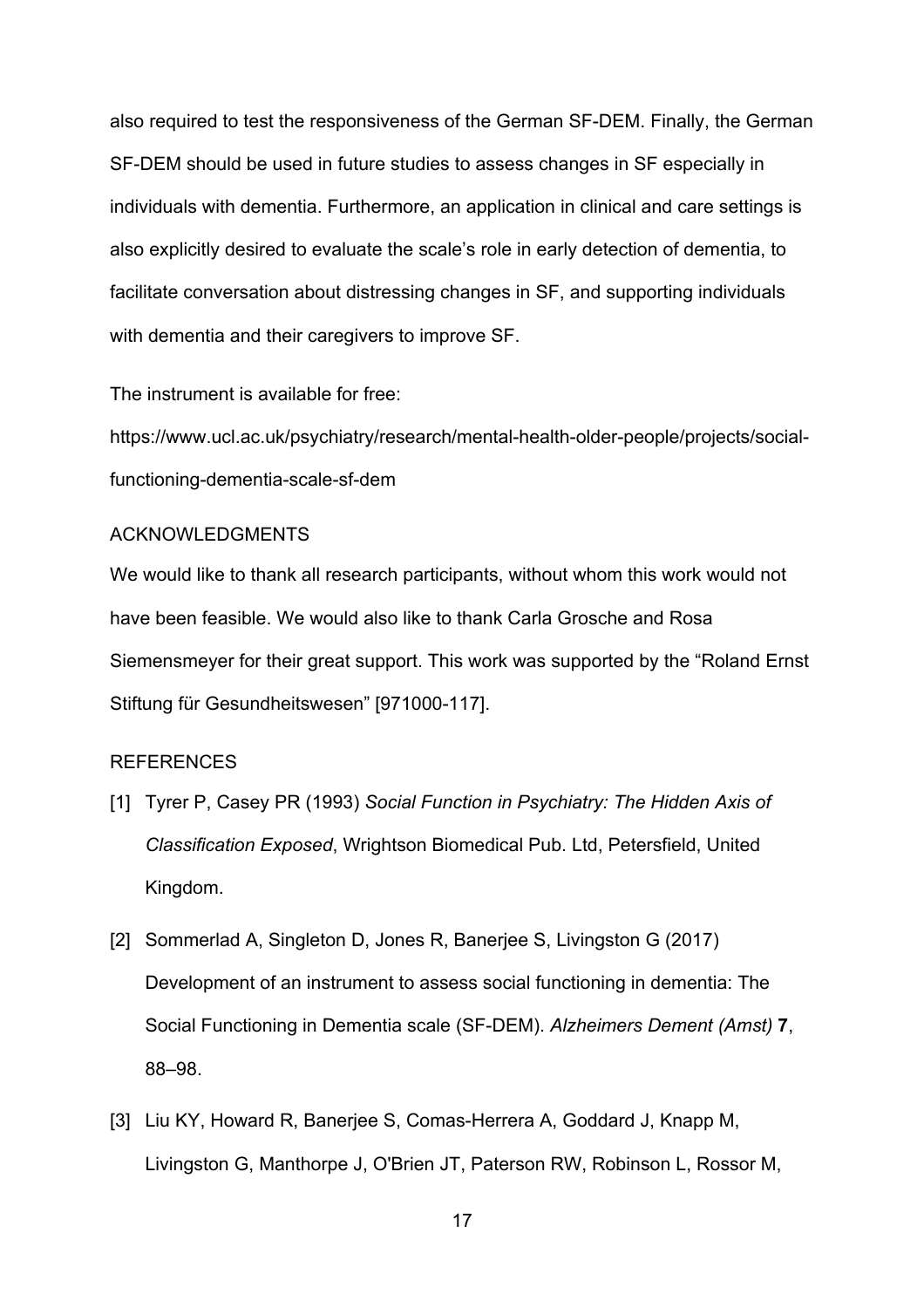Rowe JB, Sharp DJ, Sommerlad A, Suárez-González A, Burns A (2021) Dementia wellbeing and COVID-19: Review and expert consensus on current research and knowledge gaps. *Int J Geriatr Psychiatry*.

- [4] Grothe J, Schomerus G, Dietzel J, Riedel-Heller S, Röhr S (2021) Instruments to Assess Social Functioning in Individuals with Dementia: A Systematic Review. *J Alzheimers Dis* **80**, 619–637.
- [5] Budgett J, Brown A, Daley S, Page TE, Banerjee S, Livingston G, Sommerlad A (2019) The social functioning in dementia scale (SF-DEM): Exploratory factor analysis and psychometric properties in mild, moderate, and severe dementia. *Alzheimers Dement (Amst)* **11**, 45–52.
- [6] Federal Statistical Office of Germany (2016) Older People in Germany and the EU.
- [7] Deutsche Alzheimer Gesellschaft e.V. Selbsthilfe Demenz (2020) Die Häufigkeit von Demenzerkrankungen, https://www.deutschealzheimer.de/fileadmin/Alz/pdf/factsheets/infoblatt1\_haeufigkeit\_demenzerkrank ungen\_dalzg.pdf.
- [8] Heinrich N, Wübker A (2016) Demenz Welche Entwicklung erwarten wir? *Public Health Forum* **24**, 112–114.
- [9] Harkness J Round 4 ESS Translation Strategies and Procedures **2008**.
- [10] Harkness J, van de Vijver F, Mohler P (2003) Questionnaire translation. In: *Cross-cultural survey methods*, Wiley J, ed., pp. 35–56.
- [11] (1995) *ICD-10: Internationale statistische Klassifikation der Krankheiten und verwandter Gesundheitsprobleme,* 10. Revision.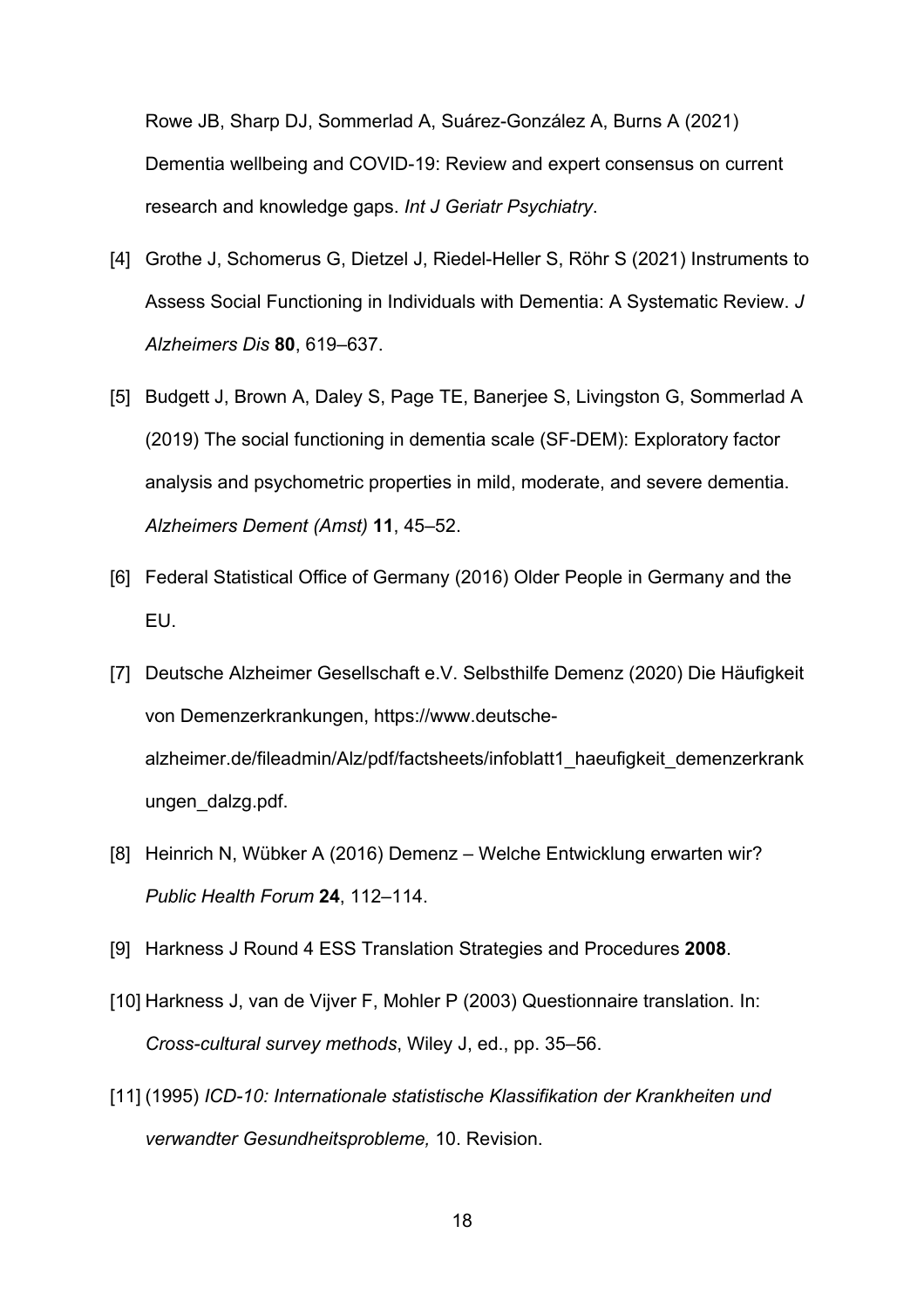- [12] Folstein MF, Folstein SE, McHugh PR (1975) "Mini-mental state". A practical method for grading the cognitive state of patients for the clinician. *J Psychiatr Res* **12**, 189–198.
- [13] Newkirk LA, Kim JM, Thompson JM, Tinklenberg JR, Yesavage JA, Taylor JL (2004) Validation of a 26-point telephone version of the Mini-Mental State Examination. *J Geriatr Psychiatry Neurol* **17**, 81–87.
- [14] Baron-Cohen S, Wheelwright S, Hill J, Raste Y, Plumb I (2001) The "Reading the Mind in the Eyes" Test revised version: A study with normal adults, and adults with Asperger syndrome or high-functioning autism. *J Child Psychol Psychiatry* **42**, 241–251.
- [15] Mahoney FI, Barthel D (1965) Functional Evaluation: The Barthel Index. *Md State Med J* **14**, 61–65.
- [16] Lawton MP, Brody EM (1969) Assessment of Older People: Self-Maintaining and Instrumental Activities of Daily Living. *Gerontologist* **9**, 179–186.
- [17] Lubben J, Blozik E, Gillmann G, Iliffe S, Renteln Kruse W von, Beck JC, Stuck AE (2006) Performance of an abbreviated version of the Lubben Social Network Scale among three European community-dwelling older adult populations. *Gerontologist* **46**, 503–513.
- [18] Kendel F, Spaderna H, Sieverding M, Dunkel A, Lehmkuhl E, Hetzer R, Regitz-Zagrosek V (2011) Eine deutsche Adaptation des ENRICHD Social Support Inventory (ESSI). *Diagnostica* **57**, 99–106.
- [19] Stypa V, Haussermann P, Fleiner T, Neumann S (2020) Validity and Reliability of the German Quality of Life-Alzheimer's Disease (QoL-AD) Self-Report Scale. *J Alzheimers Dis* **77**, 581–590.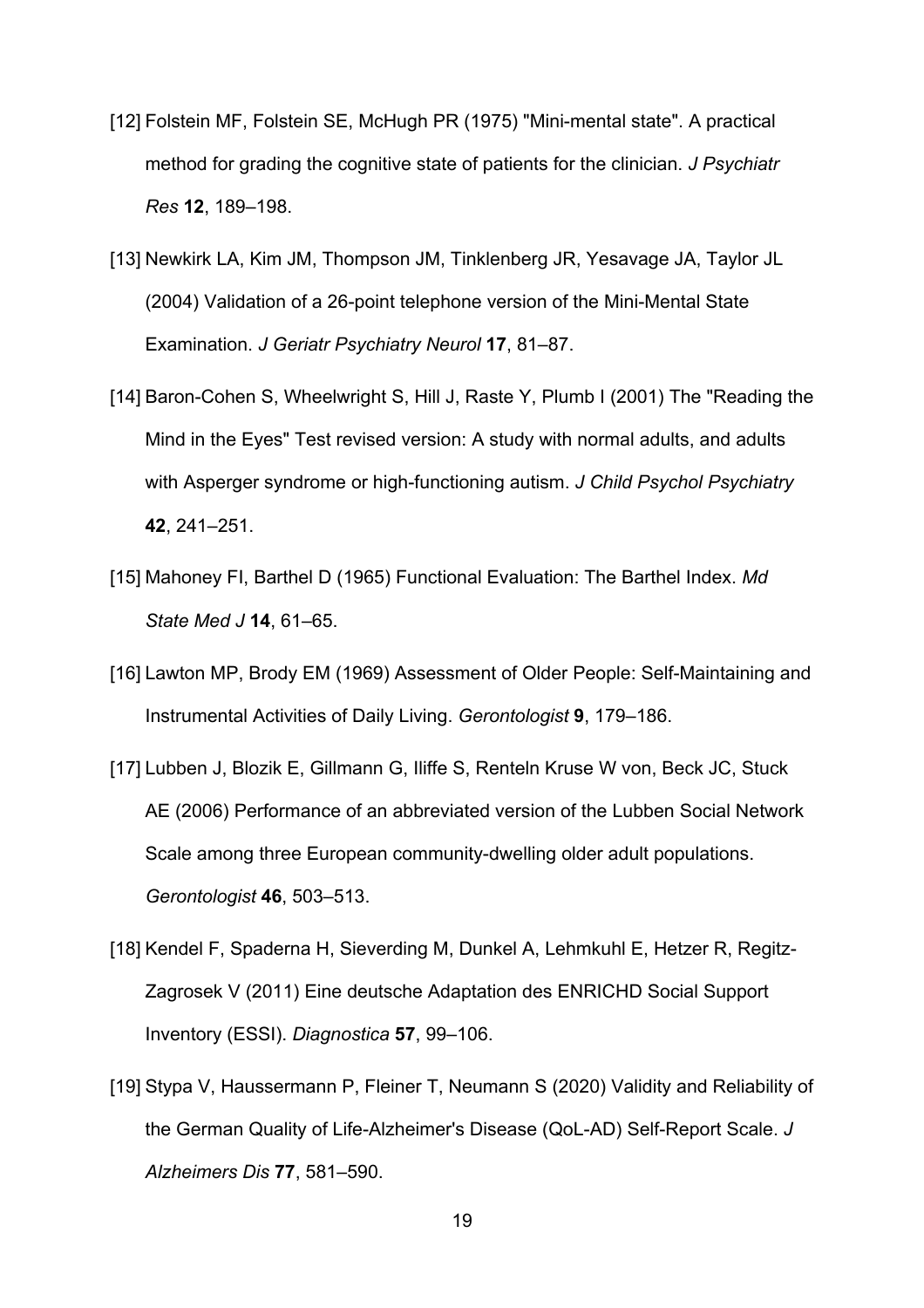- [20] Morfeld M, Kirchberger I, Bullinger M (2011) *SF-36-Fragebogen zum Gesundheitszustand,* 2nd Edition, Hogrefe, Göttingen, Germany.
- [21] Bland JM, Altman DG (1986) Statistical methods for assessing agreement between two methods of clinical measurement. *Lancet* **1**, 307–310.
- [22] Rankin G, Stokes M (1998) Reliability of assessment tools in rehabilitation: an illustration of appropriate statistical analyses. *Clin Rehabil* **12**, 187–199.
- [23] Cohen J (1968) Weighted kappa: nominal scale agreement with provision for scaled disagreement or partial credit. *Psychol Bull* **70**, 213–220.
- [24] StataCorp (2019) Stata Statistical Software: Release 16. *College Station, TX: StataCorp LLC*.
- [25] Tavakol M, Dennick R (2011) Making sense of Cronbach's alpha. *Int J Med Educ* **2**, 53–55.
- [26] Williamson C, Alcantar O, Rothlind J, Cahn-Weiner D, Miller BL, Rosen HJ (2010) Standardised measurement of self-awareness deficits in FTD and AD. *J Neurol Neurosurg Psychiatry* **81**, 140–145.
- [27] Vasterling JJ, Seltzer B, Watrous WE (1997) Longitudinal assessment of deficit unawareness in Alzheimer's disease. *Neuropsychiatry Neuropsychol Behav Neurol* **10**, 197–202.
- [28] Baptista MAT, Kimura N, Lacerda IB, Silva FdO, Dourado MCN (2021) Domains of Awareness in Young and Late Onset Dementia. *J Alzheimers Dis* **81**, 169– 178.
- [29] Ready RE, Ott BR, Grace J (2004) Patient versus informant perspectives of Quality of Life in Mild Cognitive Impairment and Alzheimer's disease. *Int J Geriatr Psychiatry* **19**, 256–265.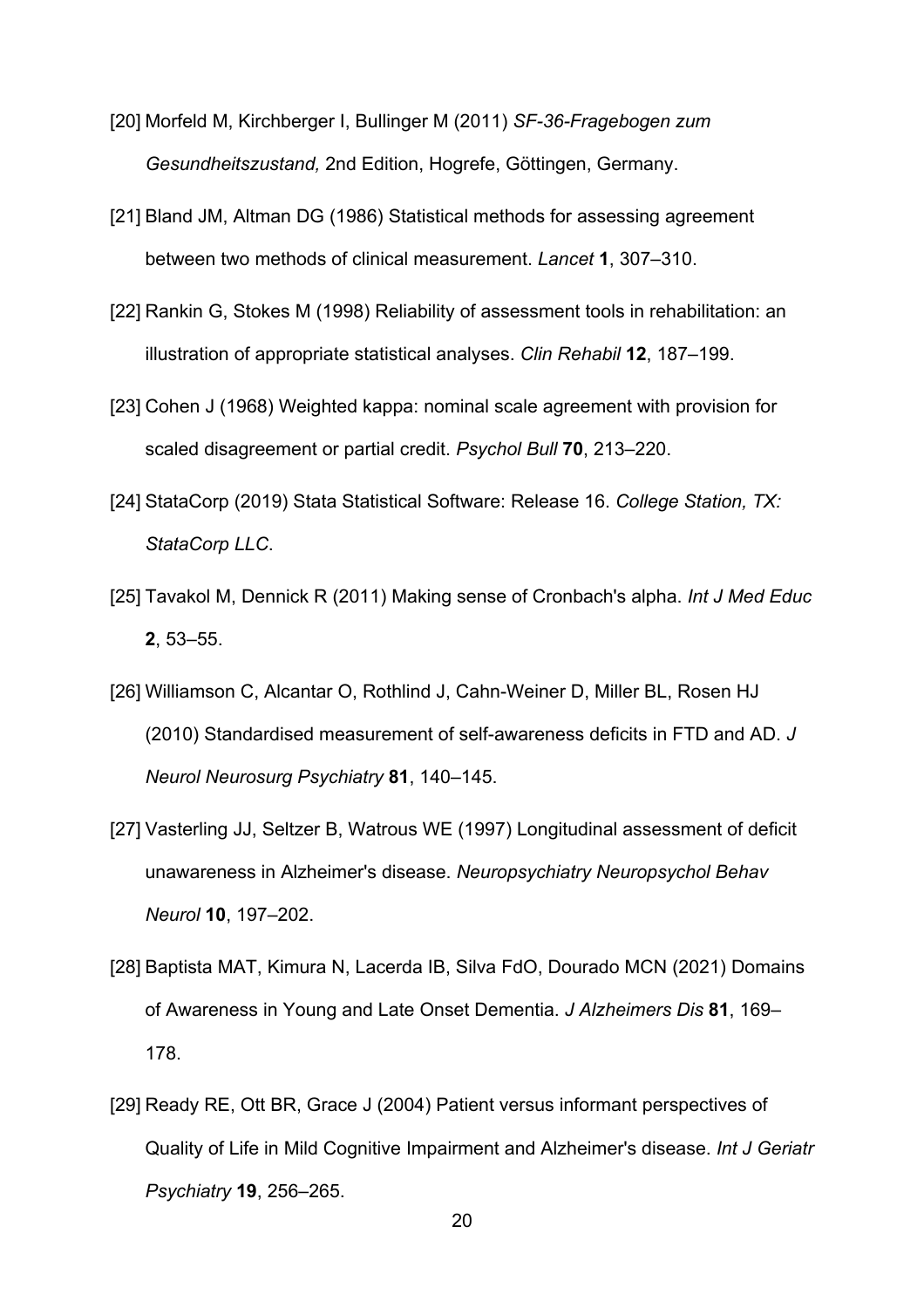[30] Römhild J, Fleischer S, Meyer G, Stephan A, Zwakhalen S, Leino-Kilpi H, Zabalegui A, Saks K, Soto-Martin M, Sutcliffe C, Rahm Hallberg I, Berg A (2018) Inter-rater agreement of the Quality of Life-Alzheimer's Disease (QoL-AD) selfrating and proxy rating scale: secondary analysis of RightTimePlaceCare data. *Health Qual Life Outcomes* **16**, 131.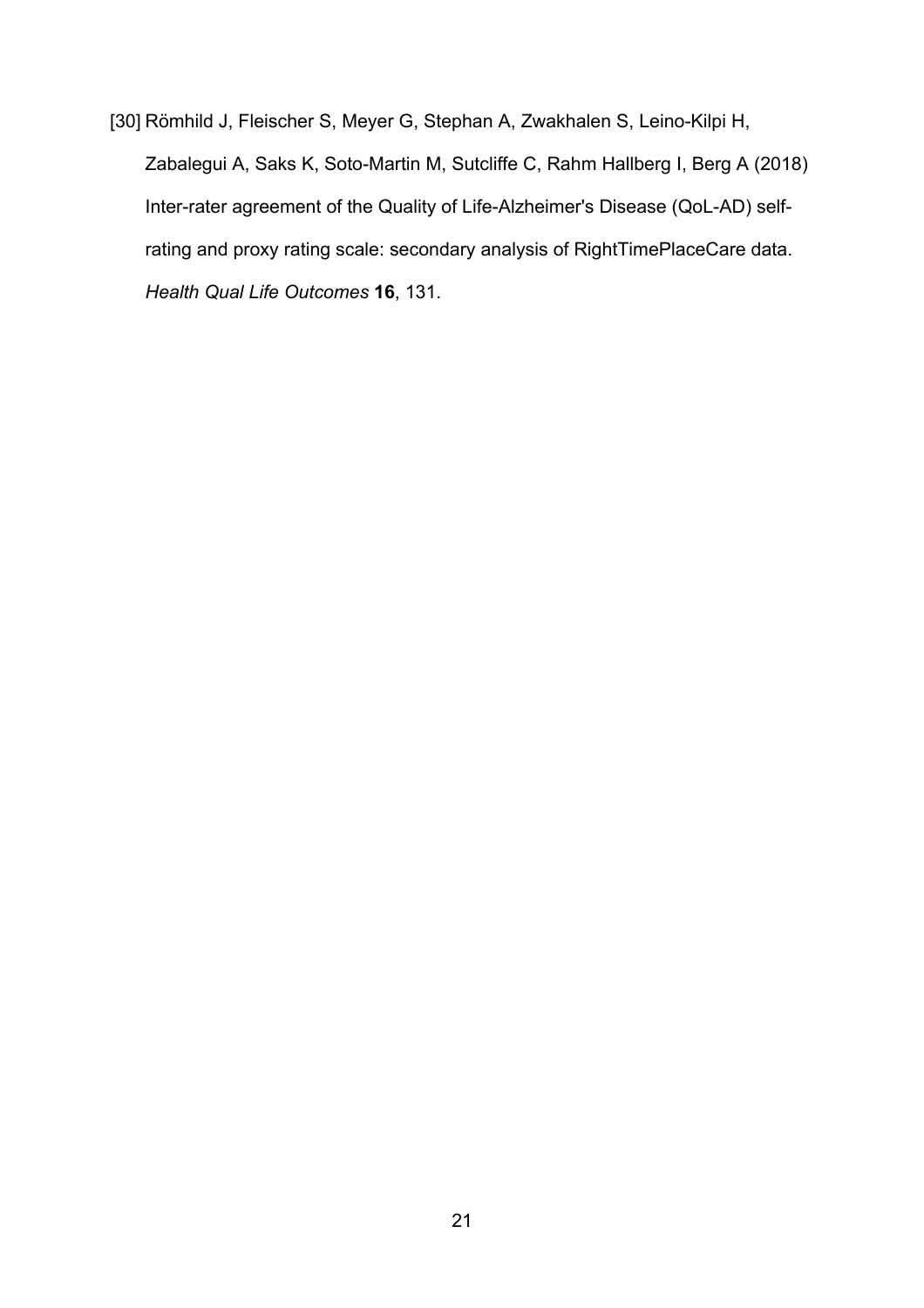# FIGURES

*Figure 1: Translation of the SF-DEM based on the TRAPD-model (according to Harkness [9]). Figure 2: Flowchart - Flowchart - recruitment and analytic sample selection.*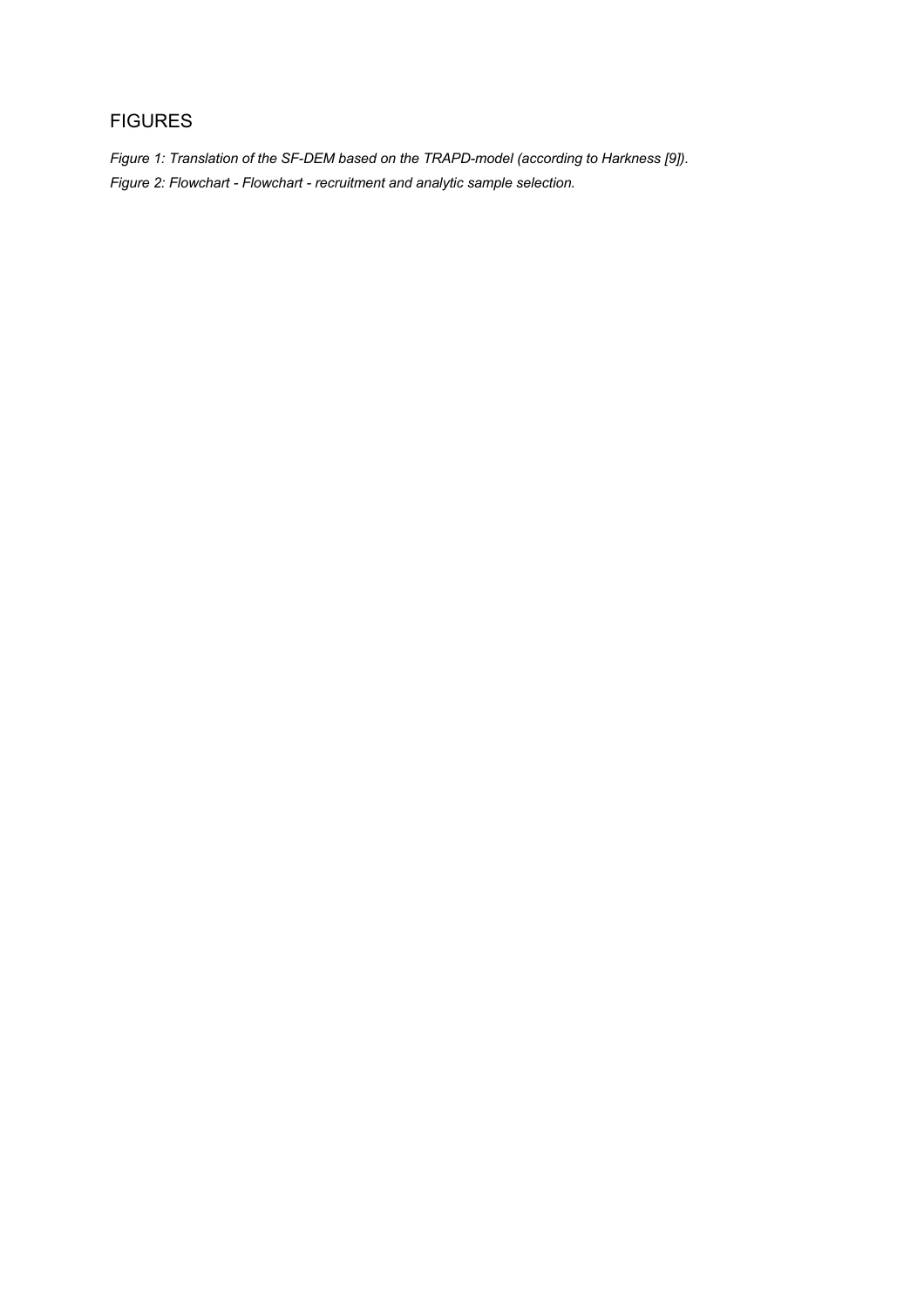# TABLES

*Table 1: Characteristics of participants.*

| Characteristics                    | Patients ( $n = 28$ ) | Caregivers ( $n = 28$ ) |
|------------------------------------|-----------------------|-------------------------|
| Female sex $(n \, (%)$             | 16 (57.14)            | 16 (57.14)              |
| Age $(M(SD))$                      | 77.54 (4.53)          | 69.14 (11.56)           |
| Marital status (n (%))             |                       |                         |
| Married                            | 23 (82.14)            | 24 (85.71)              |
| Single                             | 0(0)                  | 2(7.14)                 |
| <b>Divorced</b>                    | 1(3.57)               | 2(7.14)                 |
| Widowed                            | 4 (14.29)             | 0(0)                    |
| Living situation of patient        |                       |                         |
| (n (%))                            |                       |                         |
| Lives alone                        |                       |                         |
|                                    | 8(28.57)              |                         |
| Living with spouse/partner         | 18 (64.29)            |                         |
| Living with other family           | 1(3.57)               |                         |
| Living with others                 | 0(0)                  |                         |
| Assisted living                    | 0(0)                  |                         |
| <b>Retirement homes</b>            | 1(3.57)               |                         |
| Nursing home                       | 0(0)                  |                         |
| Level of education $(n \, (%)$     |                       |                         |
| No school graduation               | 0(0)                  | 0(0)                    |
| General elementary education       | 1(3.57)               | 1(3.57)                 |
| Polytechnic secondary              | 22 (78.57)            | 18 (64.29)              |
| Advanced technical college         |                       |                         |
| High school graduation             | 5(17.86)              | 9(32.14)                |
| Other                              | 0(0)                  | 0(0)                    |
| Level of professional education    |                       |                         |
| (n (%))                            |                       |                         |
| None                               | 3(10.71)              | 0(0)                    |
| Completed apprenticeship           | 14 (50.00)            | 12 (42.86)              |
| Specialists/technicians or         |                       |                         |
| master school                      | 3(10.71)              | 5(17.86)                |
| Polytechnic degree or              |                       |                         |
|                                    | 8(28.57)              | 10(35.71)               |
| university degree                  |                       |                         |
| Postgraduate degree or             | 0(0)                  | 1(3.57)                 |
| doctorate                          |                       |                         |
| Other                              | 0(0)                  | 0(0)                    |
| Cognitive status* (M (SD))         | 21.21 (2.36)          |                         |
| ADL $(M(SD))$                      | 94.64 (8.81)          |                         |
| I-ADL $(M(SD))$                    | 5.28(2.24)            |                         |
| Relationship to caregiver          |                       |                         |
| Spouse                             |                       | 21 (75.00)              |
| Child, child-in-law                |                       | 7(25.00)                |
| Frequency of contact between       |                       |                         |
| patient and caregiver $(n \, (\%)$ |                       |                         |
| Daily                              |                       | 25 (89.29)              |
| More than 2-3 times/week           |                       | 1(3.57)                 |
| 2-3 times/week                     |                       | 2(7.14)                 |
| 1 time/week                        |                       | 0(0)                    |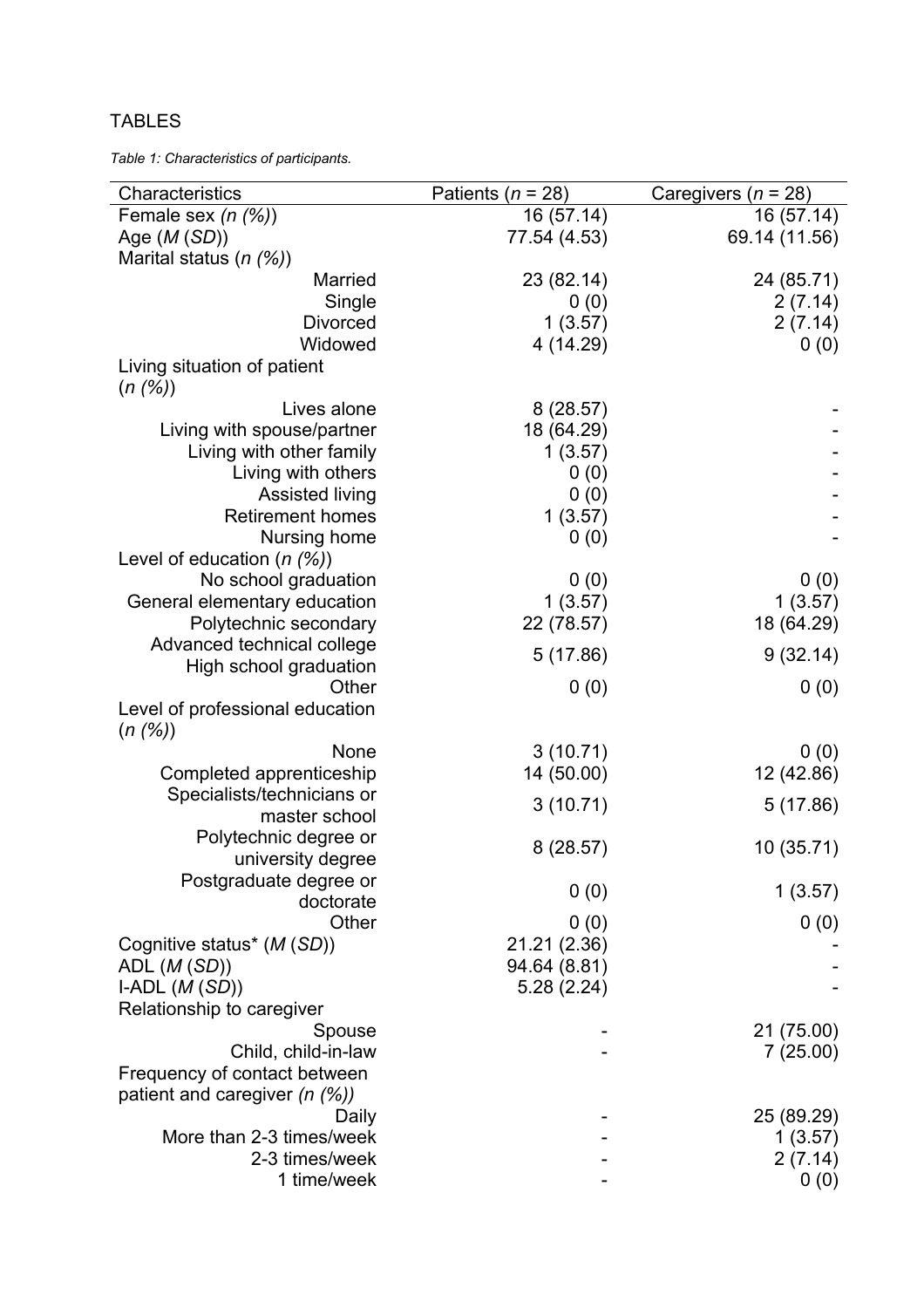| 2-3 time/month          | $\overline{\phantom{0}}$ | 0(0)             |
|-------------------------|--------------------------|------------------|
| 1 time/month            | $\overline{\phantom{0}}$ | 0(0)             |
| Rarer than 1 time/month | $\overline{\phantom{0}}$ | $\mathcal{L}(0)$ |
| .<br>.                  |                          |                  |

*Abbreviations.* \* Mini-Mental Status Examination.

ADL, Activities of Daily Living; I-ADL, Instrumental Activities of Daily Living; M, Mean; SD, standard deviation.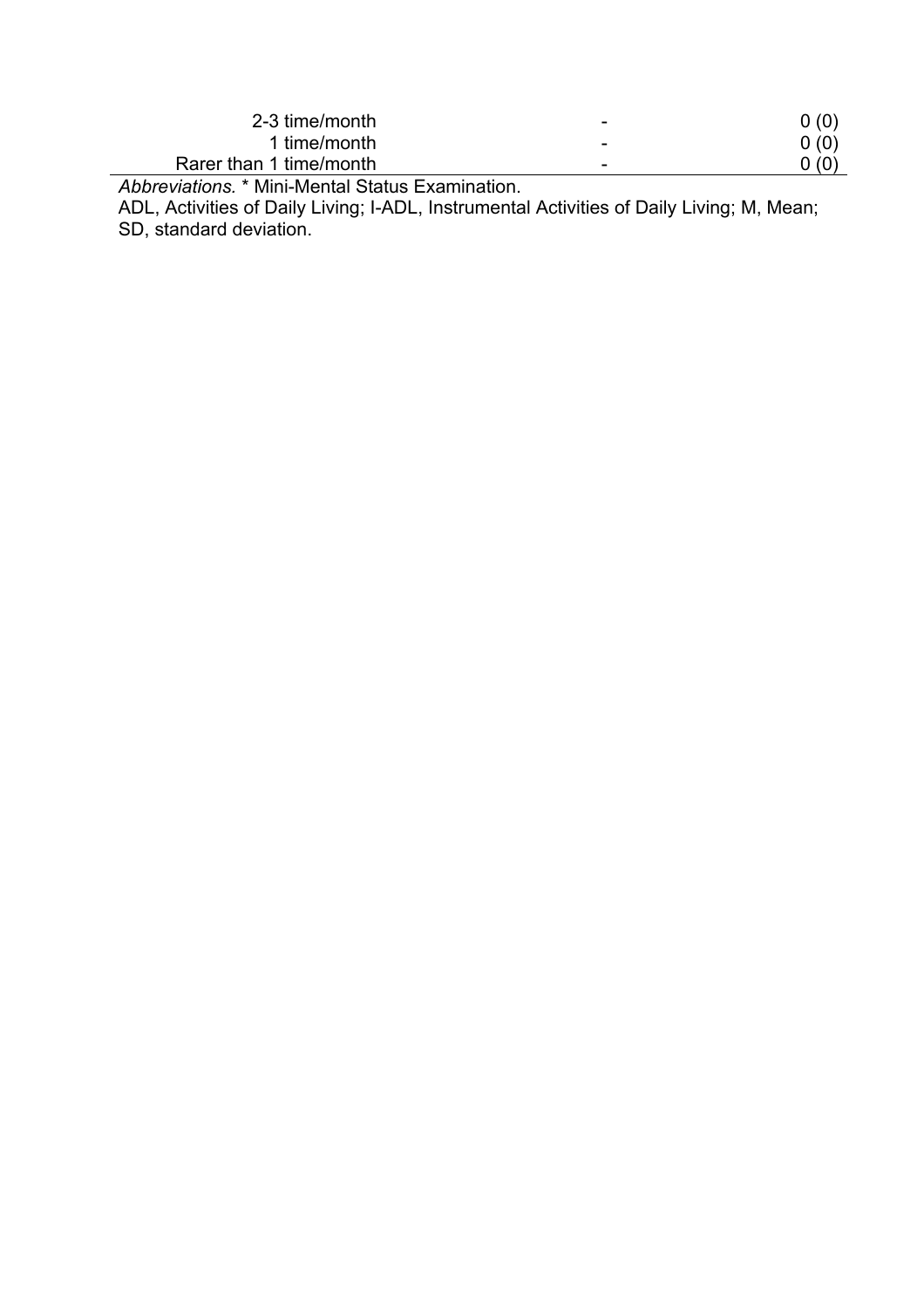*Table 2: Summary of participants' responses to the German SF-DEM at baseline.*

|                                                                  | Patient version ( $n = 28$ )                                                                                        |                          |                            |              |                        |                          |                            |                                                   |
|------------------------------------------------------------------|---------------------------------------------------------------------------------------------------------------------|--------------------------|----------------------------|--------------|------------------------|--------------------------|----------------------------|---------------------------------------------------|
|                                                                  | n(%)                                                                                                                |                          |                            |              | n(%)                   |                          |                            |                                                   |
| SF-DEM domain: How often in the past month have                  |                                                                                                                     |                          | Occasion-                  |              |                        |                          | Occasion-                  |                                                   |
|                                                                  |                                                                                                                     |                          |                            |              |                        |                          |                            | Never                                             |
|                                                                  |                                                                                                                     |                          |                            |              |                        |                          |                            | 1(3.57)                                           |
| Visited friends or family at their homes                         | 1(3.57)                                                                                                             | 7(25.00)                 | 10 (35.71)                 | 10(35.71)    | 0(0)                   | 11 (39.29)               | 8(28.57)                   | 9(32.14)                                          |
| Attended community or religious meetings*                        | 0(0)                                                                                                                | 0(0)                     | 2(7.41)                    | 25 (92.59)   | 0(0)                   | 26 (92.86)               | 1(3.57)                    | 1(3.57)                                           |
| 4. Gone shopping with friends or family                          | 1(3.57)                                                                                                             | 18 (64.29)               | 4 (14.29)                  | 5(17.86)     | 0(0)                   | 18 (64.29)               | 3(10.71)                   | 7(25.00)                                          |
| 5. Gone on trips or to events like the cinema or<br>talks        | 0(0)                                                                                                                | 7(25.00)                 | 5(17.86)                   | 16 (57.14)   | 0(0)                   | 6(21.43)                 | 8(28.57)                   | 14 (50.00)                                        |
| Gone to a cafe, restaurant, pub, or social club                  | 0(0)                                                                                                                | 8(28.57)                 | 5(17.86)                   | 15 (53.57)   | 0(0)                   | 11 (39.29)               | 7(25.00)                   | 10(35.71)                                         |
| 7. Exercised, walked, or played sport with others                | 7(25.00)                                                                                                            | 13 (46.43)               | 2(7.14)                    | 6(21.43)     | 5(17.86)               | 15 (53.57)               | 4 (14.29)                  | 4 (14.29)                                         |
| <b>Communication with other people</b>                           |                                                                                                                     |                          |                            |              |                        |                          |                            |                                                   |
| Contacted friends or family by phone or computer                 | 3(10.71)                                                                                                            | 13 (46.43)               | 9(32.14)                   | 3(10.71)     | 5(17.86)               | 12 (42.86)               | 4 (14.29)                  | 7(25.00)                                          |
| 9. Started or taken part in a conversation                       | 24 (85.71)                                                                                                          | 4 (14.29)                | 0(0)                       | 0(0)         | 22 (78.57)             | 6(21.43)                 | 0(0)                       | 0(0)                                              |
| 10. Talked to others about your/their feelings or<br>concerns    | 5(17.86)                                                                                                            | 7(25.00)                 | 5(17.86)                   | 11 (39.29)   | 2(7.14)                | 8(28.57)                 | 10 (35.71)                 | 8(28.57)                                          |
| 11. Asked other people about their feelings or<br>concerns       | 0(0)                                                                                                                | 8(28.57)                 | 8(28.57)                   | 12 (43.86)   | 0(0)                   | 8(28.57)                 | 9(32.14)                   | 11 (39.29)                                        |
| 12. Found it difficult to think of something to say to<br>others | 0(0)                                                                                                                | 2(7.14)                  | 2(7.14)                    | 24 (85.71)   | 0(0)                   | 7(25.00)                 | 6(21.43)                   | 15 (53.57)                                        |
| 13. Found other people's conversation unclear                    | 2(7.14)                                                                                                             | 1(3.57)                  | 2(7.14)                    | 23 (82.14)   | 2(7.14)                | 3(10.71)                 | 10 (35.71)                 | 13 (46.43)                                        |
|                                                                  |                                                                                                                     |                          |                            |              |                        |                          |                            |                                                   |
| 14. Been outspoken about what you/they really think              | 2(7.14)                                                                                                             | 5(17.86)                 | 3(10.71)                   | 18 (64.29)   | 1(3.57)                | 11 (39.29)               | 4 (14.29)                  | 12 (42.86)                                        |
| 15. Found that other people are irritating                       | 0(0)                                                                                                                | 3(10.71)                 | 3(10.71)                   | 22 (78.75)   | 1(3.57)                | 4 (14.29)                | 6(21.43)                   | 17 (60.71)                                        |
| 16. Had an argument or shouted at other people                   | 0(0)                                                                                                                | 1(3.57)                  | 4(14.29)                   | 23 (82.14)   | 0(0)                   | 8(28.57)                 | 3(10.71)                   | 17 (60.71)                                        |
| 17. Found they don't want to do things you/they<br>would usually | 1(3.57)                                                                                                             | 4(14.29)                 | 10 (35.71)                 | 13 (46.43)   | 0(0)                   | 7(25.00)                 | 6(21.43)                   | 15 (53.57)                                        |
|                                                                  |                                                                                                                     |                          |                            |              |                        |                          | Range                      |                                                   |
|                                                                  | you/they<br>Spending time with other people<br>1. Seen friends or family in own home<br>Sensibility to other people | Very often<br>20 (71.43) | Often<br>8(28.57)<br>M(SD) | ally<br>0(0) | Never<br>0(0)<br>Range | Very often<br>19 (67.86) | Often<br>7(25.00)<br>M(SD) | Caregiver version ( $n = 28$ )<br>ally<br>1(3.57) |

**Summary scores**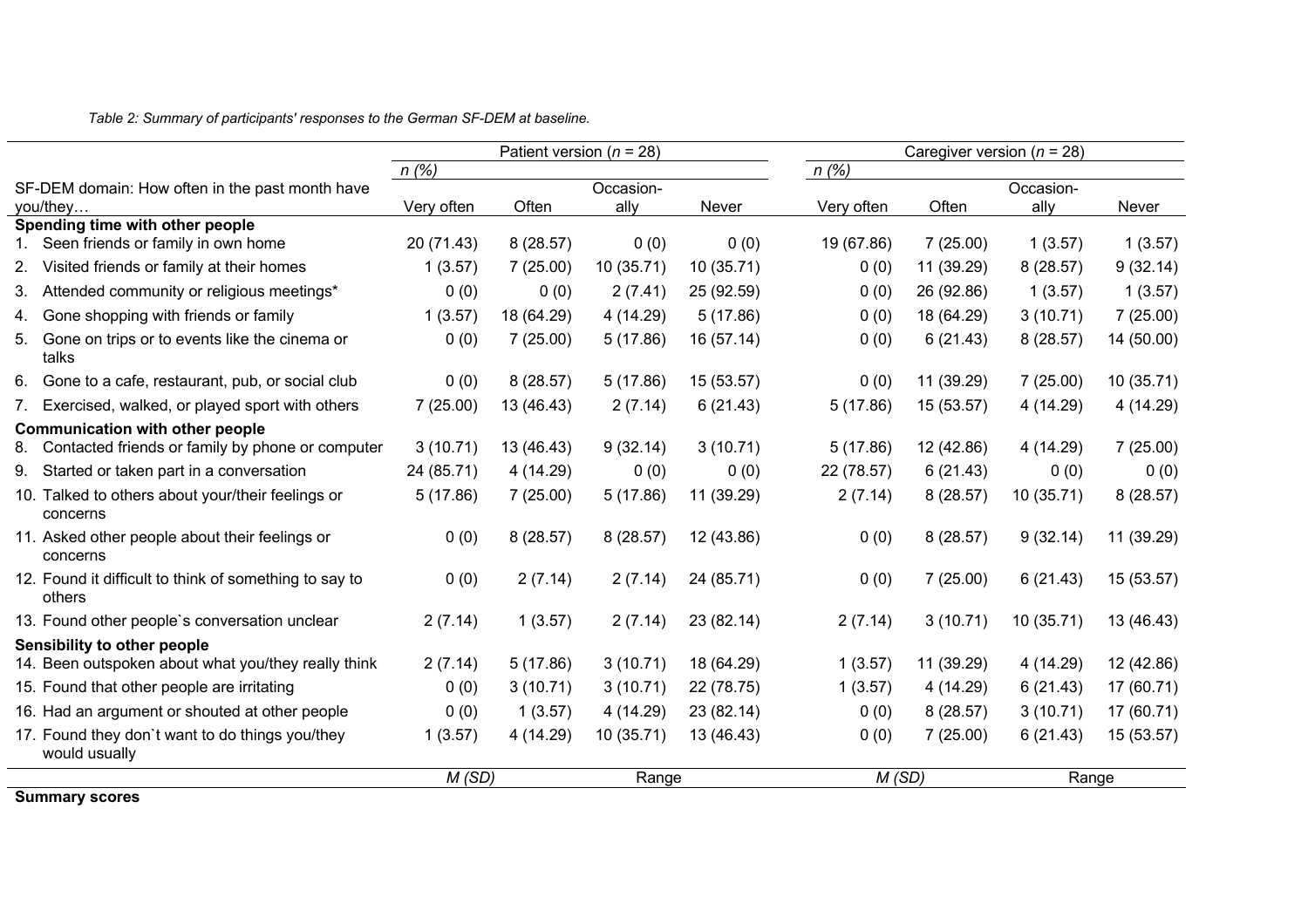| Section 1 "Spending time with other people" (1-7)                   |                | 8.48(2.68)                 |                     |          | $4 - 14$       |                            | 8.64(2.67)   |                     |            | $4 - 13$       |
|---------------------------------------------------------------------|----------------|----------------------------|---------------------|----------|----------------|----------------------------|--------------|---------------------|------------|----------------|
| Section 2 "Communication with other people" (8-<br>13)              |                | 11.93 (2.26)               |                     |          | $7 - 16$       |                            | 10.86 (3.22) |                     |            | $5 - 17$       |
| Section 3 "Sensibility to other people" (14-17)                     |                | 10.04(2.06)                |                     |          | $4 - 12$       |                            | 8.96(1.95)   |                     |            | $5 - 12$       |
| Total                                                               |                | 30.43 (4.62)               |                     |          | $20 - 40$      |                            | 28.36 (4.79) |                     |            | $19 - 36$      |
|                                                                     |                | Patient rated ( $n = 28$ ) |                     |          |                | Caregiver rated $(n = 28)$ |              |                     |            |                |
|                                                                     | n(%)           |                            |                     |          |                | n (%)                      |              |                     |            |                |
|                                                                     | Excellent      | Good                       |                     | Fair     | Poor           | Excellent                  | Good         |                     | Fair       | Poor           |
| Thinking about your/their social life as a whole, how<br>is it now? | 2(7.14)        | 21 (75.00)                 |                     | 5(17.86) | 0(0)           | 1(3.57)                    | 12 (42.86)   |                     | 12 (42.86) | 3(10.71)       |
|                                                                     | A lot          | A bit                      | No                  | A bit    | A lot          | A lot                      | A bit        | No                  | A bit      | A lot          |
|                                                                     | better         | better                     | change              | worse    | worse          | better                     | better       | change              | worse      | worse          |
| How is it now compared to 1 year ago?                               |                | 2                          | 14                  | 6        | 2              | 0                          |              | 9                   | 10         | 6              |
|                                                                     | (14.29)        | (7.14)                     | (50.00)             | (21.43)  | (7.14)         | (0)                        | (10.71)      | (32.14)             | (35.71)    | (21.43)        |
|                                                                     | Rather do more |                            | No change<br>needed |          | Rather do less | Rather do more             |              | No change<br>needed |            | Rather do less |
| Would you like your/their social life to change?                    | 14 (50.00)     |                            | 14 (50.00)          |          | 0(0)           | 19 (67.86)                 |              | 9(32.14)            |            | 0(0)           |

*Abbreviations:* \* missing values: n = 1.

SF-DEM, German version of SF-DEM; M, mean; SD, standard deviation;

For each question, higher score indicates better social functioning. For questions 1-11: 0 = never, 1 = occasionally, 2 = often, 3 = very often. 12-17: 0 = very often, 1 = often, 2 = occasionally, 3 = never.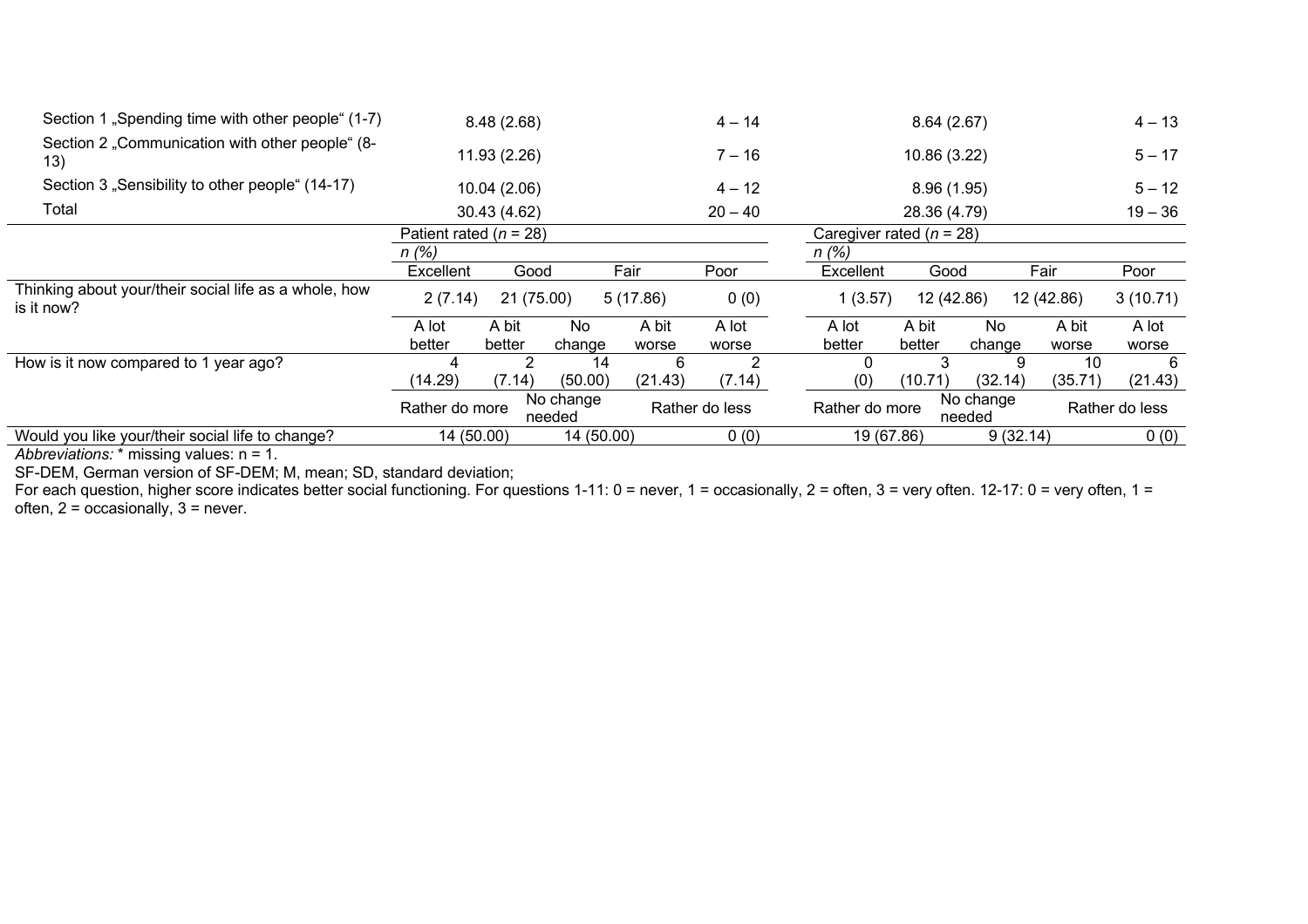*Table 3: Summary of psychometric properties for items of the German SF-DEM.*

| Psychometric property                                         | Item-total<br>Interrater<br>correlation<br>reliability |                    |                  | Test-retest<br>reliability |                  | Convergent<br>validity:<br>patient-<br>caregiver<br>agreement |             |
|---------------------------------------------------------------|--------------------------------------------------------|--------------------|------------------|----------------------------|------------------|---------------------------------------------------------------|-------------|
| <b>Statistic</b>                                              |                                                        | Spearman's r       |                  | Cohen's $k$                |                  | Cohen's $k$                                                   | Cohen's $k$ |
| <b>SF-DEM</b> domain                                          | Patient<br>rated                                       | Caregiver<br>rated | Patient<br>rated | Caregiver<br>rated         | Patient<br>rated | Caregiver<br>rated                                            |             |
| Spending time with other people                               |                                                        |                    |                  |                            |                  |                                                               |             |
| 1. Seen friends or family in own home                         | 0.19                                                   | 0.08               | 0.74             | 0.77                       | 0.10             | 0.22                                                          | 0.52        |
| 2. Visited friends or family at their homes                   | 0.47                                                   | 0.35               | 0.89             | 0.89                       | 0.63             | 0.26                                                          | 0.11        |
| 3. Attended community or religious<br>meetings                | 0.33                                                   | 0.45               | 0.85             | 0.86                       | 0.59             | 0.66                                                          | 0.32        |
| 4. Gone shopping with friends or family                       | 0.44                                                   | 0.62               | 1.00             | 0.88                       | 0.18             | 0.51                                                          | 0.36        |
| 5. Gone on trips or to events like the<br>cinema or talks     | 0.38                                                   | 0.26               | 1.00             | 0.89                       | 0.19             | 0.25                                                          | 0.40        |
| 6. Gone to a cafe, restaurant, pub, or<br>social club         | 0.51                                                   | 0.28               | 0.89             | 1.00                       | 0.15             | 0.30                                                          | 0.36        |
| 7. Exercised, walked or played sport with<br>others           | 0.08                                                   | 0.38               | 0.83             | 0.95                       | 0.11             | 0.54                                                          | 0.09        |
| <b>Communicating with other people</b>                        |                                                        |                    |                  |                            |                  |                                                               |             |
| 8. Contacted friends or family by phone or<br>computer        | 0.19                                                   | 0.25               | 0.65             | 1.00                       | 0.74             | 0.31                                                          | 0.47        |
| 9. Started or taken part in a conversation                    | 0.22                                                   | 0.10               | 0.84             | 1.00                       | 0.64             | 0.47                                                          | 0.76        |
| 10. Talked to others about your/their<br>feelings or concerns | 0.50                                                   | 0.63               | 0.95             | 0.90                       | 0.20             | 0.38                                                          | 0.13        |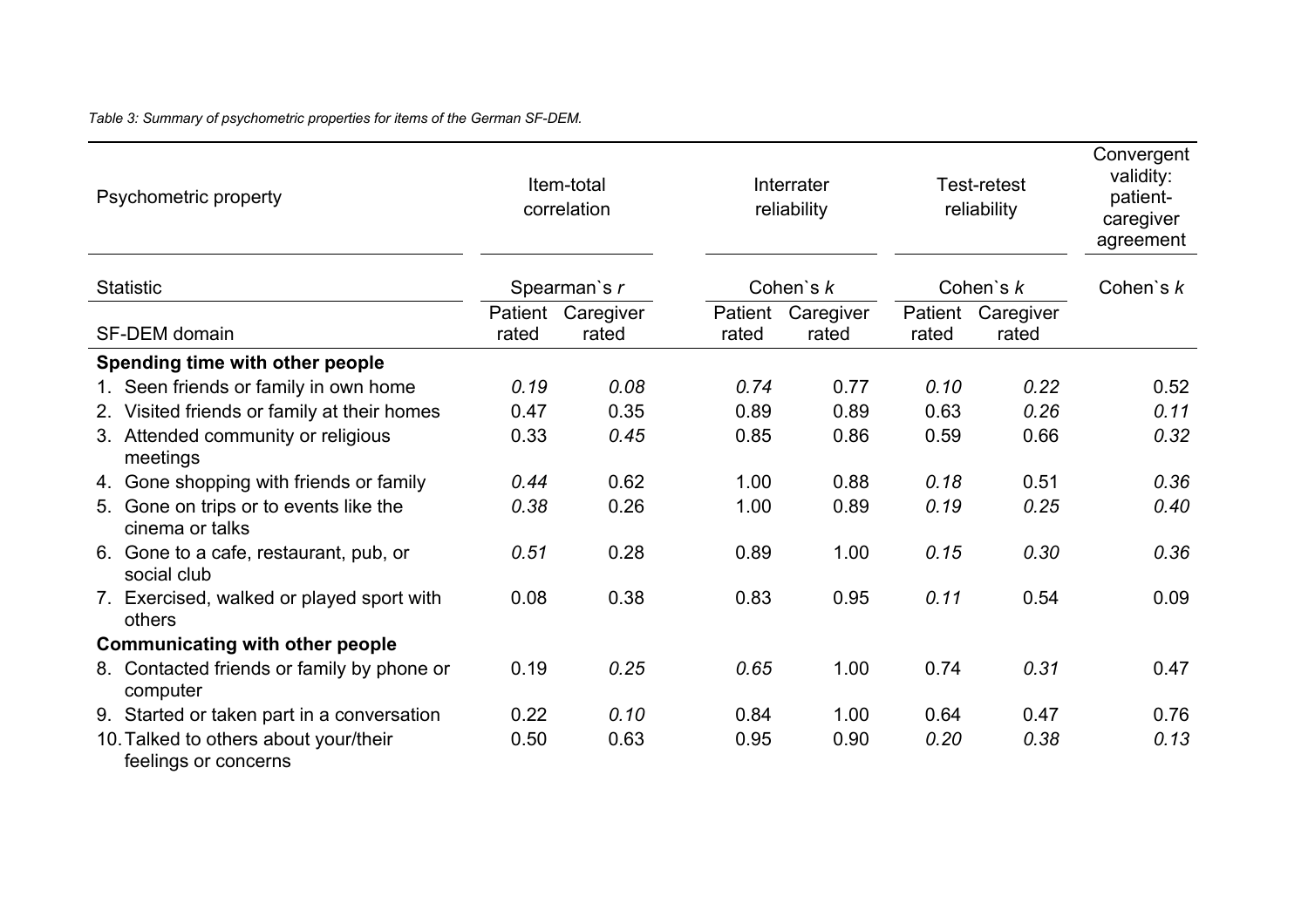| Psychometric property                                            | Item-total<br>Interrater<br>correlation<br>reliability                    |                            |                  | <b>Test-retest</b><br>reliability |                  | Convergent<br>validity:<br>patient-<br>caregiver<br>agreement |          |
|------------------------------------------------------------------|---------------------------------------------------------------------------|----------------------------|------------------|-----------------------------------|------------------|---------------------------------------------------------------|----------|
| <b>Statistic</b>                                                 |                                                                           | Spearman's r               |                  | Cohen's $k$                       |                  | Cohen's $k$                                                   |          |
| <b>SF-DEM</b> domain                                             | rated                                                                     | Patient Caregiver<br>rated | Patient<br>rated | Caregiver<br>rated                | Patient<br>rated | Caregiver<br>rated                                            |          |
| 11. Asked other people about their feelings<br>or concerns       | 0.32                                                                      | 0.50                       | 0.95             | 0.95                              | 0.13             | 0.21                                                          | 0.08     |
| 12. Found it difficult to think of something to<br>say to others | 0.14                                                                      | 0.15                       | 1.00             | 1.00                              | 0.02             | 0.21                                                          | 0.09     |
| 13. Found other people's conversation<br>unclear                 | 0.45                                                                      | 0.48                       | 0.89             | 1.00                              | 0.42             | 0.21                                                          | 0.08     |
| <b>Sensibility to other people</b>                               |                                                                           |                            |                  |                                   |                  |                                                               |          |
| 14. Been outspoken about what you/they<br>really think           | 0.15                                                                      | 0.15                       | 0.87             | 1.00                              | 0.20             | 0.21                                                          | 0.16     |
| 15. Found that other people are irritating                       | 0.36                                                                      | 0.22                       | 1.00             | 1.00                              | 0.04             | 0.26                                                          | 0.19     |
| 16. Had an argument or shouted at other<br>people                | 0.34                                                                      | 0.19                       | 0.87             | 0.86                              | 0.15             | 0.31                                                          | 0.25     |
| 17. Found they don't want to do things<br>you/they would usually | 0.32                                                                      | 0.38                       | 1.00             | 1.00                              | 0.28             | 0.26                                                          | 0.05     |
| Total                                                            | 0.72                                                                      | 0.76                       | 0.98             | 0.95                              | 0.57             | 0.58                                                          | 0.46     |
| 95% CI                                                           |                                                                           |                            | .95,<br>.99      | .89, .98                          | .26,<br>.78      | .28, .78                                                      | .11, .71 |
| Statistic for total score                                        | Intraclass correlation coefficient for total score<br>Cronbach's $\alpha$ |                            |                  |                                   |                  |                                                               |          |

*Abbreviations:* SF-DEM, German version of SF-DEM.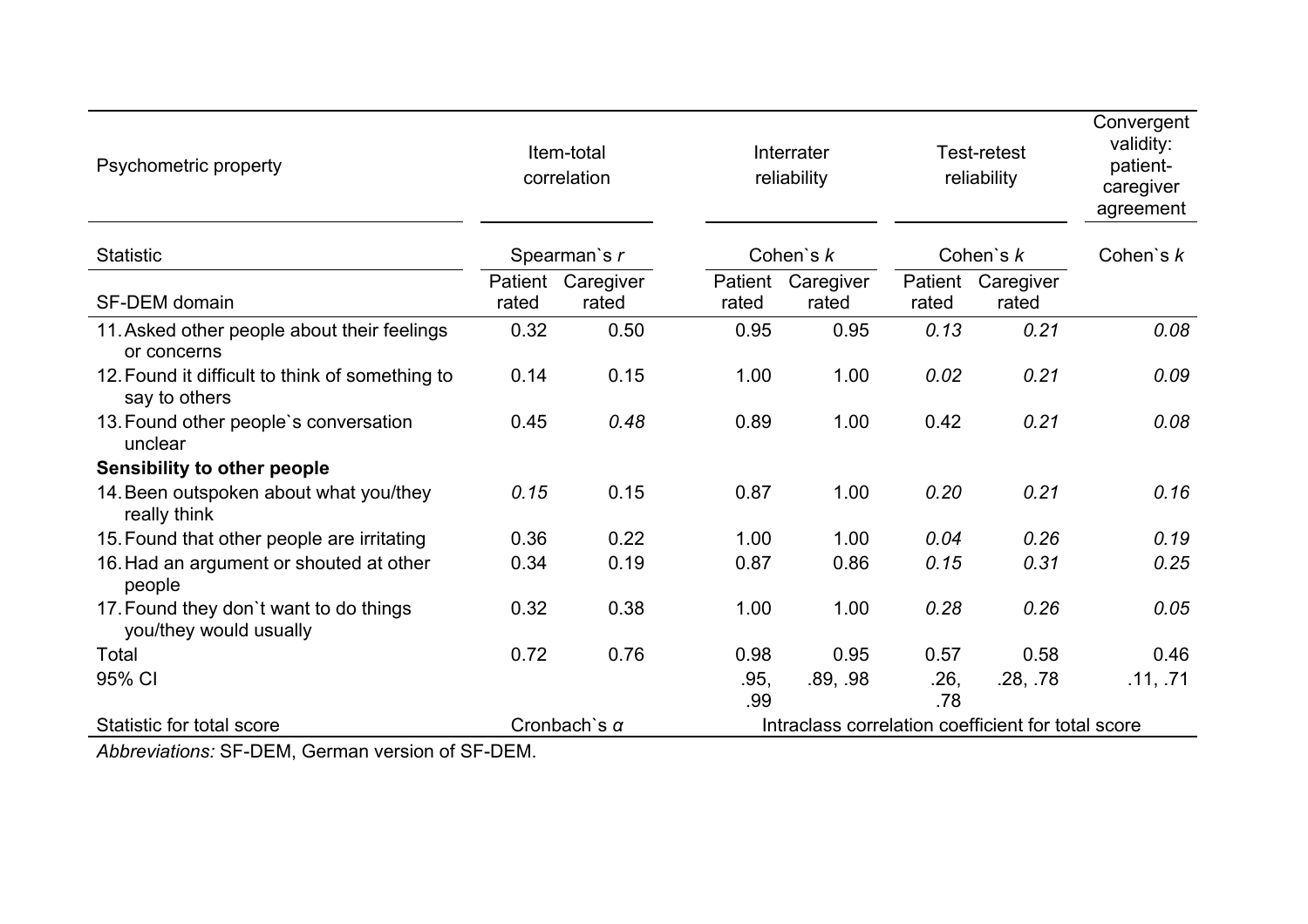| Psychometric property |                  | Item-total<br>correlation |                  | Interrater<br>reliability | <b>Test-retest</b><br>reliability |                    | Convergent<br>validity:<br>patient-<br>caregiver<br>agreement |
|-----------------------|------------------|---------------------------|------------------|---------------------------|-----------------------------------|--------------------|---------------------------------------------------------------|
| <b>Statistic</b>      | Spearman's r     |                           | Cohen's $k$      |                           | Cohen's $k$                       | Cohen's $k$        |                                                               |
| <b>SF-DEM</b> domain  | Patient<br>rated | Caregiver<br>rated        | Patient<br>rated | Caregiver<br>rated        | Patient<br>rated                  | Caregiver<br>rated |                                                               |

Note. Statistics in italicized type indicate low reliability or agreement: item-total reliability: Cronbach's' α would increase if item were deleted; interrater reliability: Cohen's quadratic-weighted k ≤ 0.75; test-retest reliability: Cohen's quadratic-weighted k ≤ 0.40; and convergent validity: Cohen's quadratic-weighted  $k \le 0.40$ .